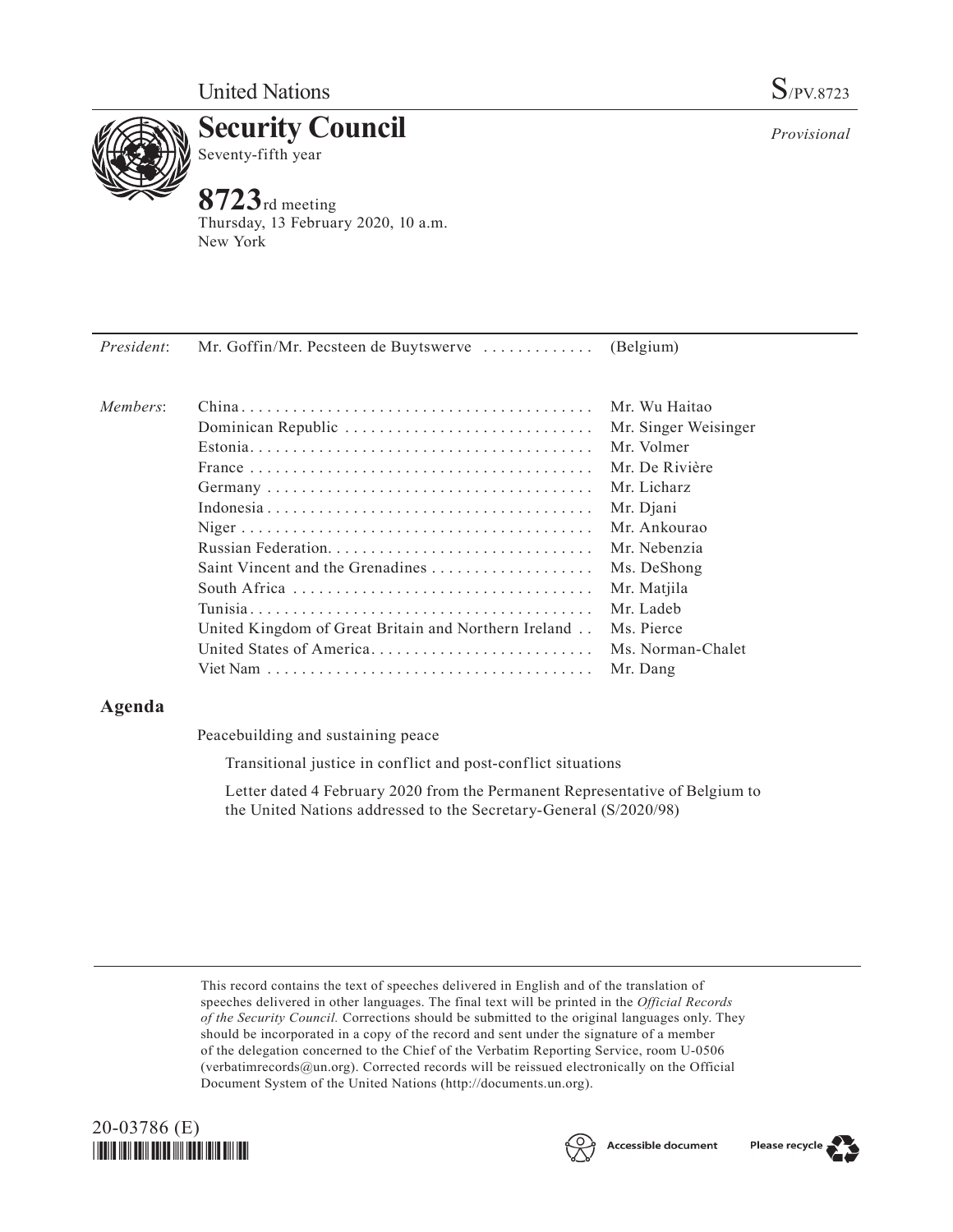*The meeting was called to order at 10.10 a.m.*

#### **Adoption of the agenda**

*The agenda was adopted.*

### **Peacebuilding and sustaining peace**

**Transitional justice in conflict and post-conflict situations**

## **Letter dated 4 February 2020 from the Permanent Representative of Belgium to the United Nations addressed to the Secretary-General (S/2020/98)**

**The President** (*spoke in French*): I warmly welcome the ministers and other representatives present in the Security Council Chamber. Their presence today underscores the importance of the subject matter under discussion.

In accordance with rule 37 of the Council's provisional rules of procedure, I invite the representatives of Angola, Argentina, Armenia, Azerbaijan, Bangladesh, Brazil, Canada, Colombia, Croatia, Egypt, El Salvador, Fiji, the Gambia, Georgia, Guatemala, India, Iraq, Italy, Japan, Kenya, Lebanon, Liechtenstein, Luxembourg, Malta, Morocco, Nepal, the Netherlands, Norway, Pakistan, Peru, Portugal, Qatar, Romania, Rwanda, Sierra Leone, Slovakia, Slovenia, Spain, Sri Lanka, Switzerland, the Syrian Arab Republic, Turkey and Ukraine to participate in this meeting.

In accordance with rule 39 of the Council's provisional rules of procedure, I invite the following briefers to participate in this meeting: Ms. Michelle Bachelet, United Nations High Commissioner for Human Rights; Mr. Francisco de Roux, President of the Commission for the Clarification of Truth, Coexistence and Non-Repetition of Colombia; and Ms. Yasmin Sooka, Executive Director of the Foundation for Human Rights in South Africa, Trustee of the Desmond Tutu Peace Centre and Chair of the Commission on Human Rights in South Sudan.

Ms. Bachelet is joining today's meeting via videoteleconference from Geneva.

In accordance with rule 39 of the Council's provisional rules of procedure, I also invite the following to participate in the meeting: Mr. Robert Mardini, Permanent Observer of the International Committee of the Red Cross to the United Nations; and His Excellency Mr. Björn Olof Skoog, Head of Delegation of the European Union to the United Nations.

The Security Council will now begin its consideration of the item on its agenda.

I wish to draw the attention of Council members to document S/2020/98, which contains the text of a letter dated 4 February 2020 from the Permanent Representative of Belgium to the United Nations addressed to the Secretary-General, transmitting a concept note on the item under consideration.

I now give the floor to Ms. Bachelet.

**Ms. Bachelet**: I am grateful to Belgium for organizing this vital discussion of such relevance to international peace and security, which I am sure will contribute to the increasing consideration of transitional justice as a useful peacebuilding tool by the Security Council and other bodies.

We know that lasting peace is interlinked with justice, development and respect for human rights. We know that peace does not automatically happen when weapons fall silent and atrocity crimes cease. To be able to rebuild lives without fear of recurrence and for society to move forward, suffering needs to be acknowledged, confidence in State institutions restored and justice done. Demands for justice can be denied, but they will not disappear. The recent popular overthrow of the regime in the Sudan was driven in large part by demands for justice across society built up over decades of impunity for human rights violations. Mass protests across the world have once again brought home the power of popular demands for equality, social justice, gender justice, climate justice and fundamental rights.

Transitional justice processes have repeatedly shown that they can help to address grievances and divisions. I have seen that first-hand. My own experience in Chile convinced me that transitional justice processes that are context-specific, nationally owned and focused on the needs and informed choices of victims can connect, empower and transform societies, and thereby contribute to lasting and just peace. The multiple post-conflict or post-authoritarian situations I have witnessed have strengthened that conviction.

Truth-seeking initiatives not only enable victims to recount their experiences, they also open new spaces where victims and perpetrators can re-establish a connection. They facilitate the recognition and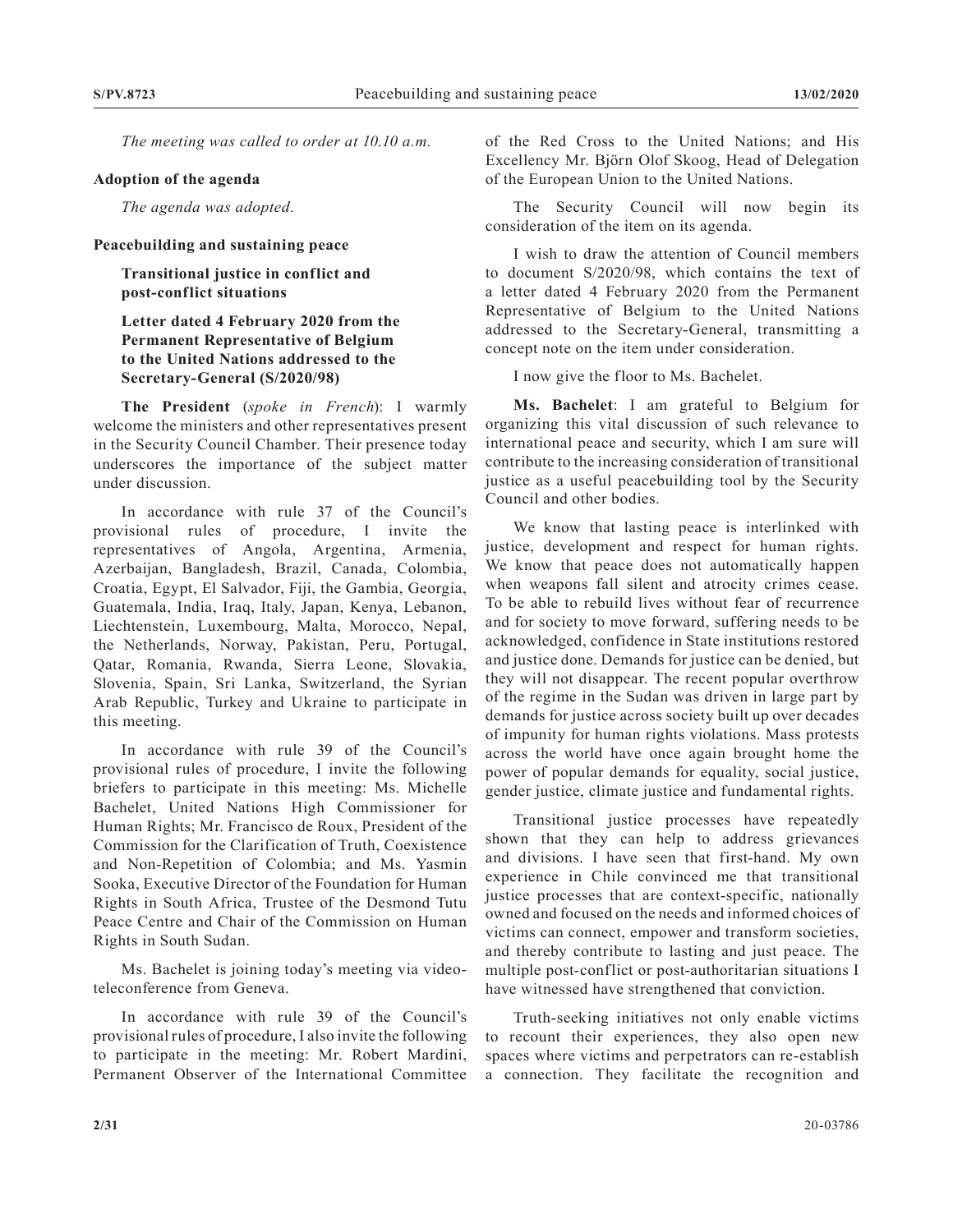accommodation of multiple narratives about what has occurred and the formulation of more searching recommendations for redress and reform. Over the past 30 years, various truth commissions in the Americas and elsewhere have greatly contributed to transitional justice processes. Guatemala stands out for the landmark final report of its truth commission — Memoria del Silencio. The 1999 report provided an authoritative record of human rights violations during the conflict, giving a voice to the victims and analysing the dynamics underlying 36 years of conflict. It was instrumental in advancing victims' rights, including in several highprofile judicial cases of conflict-related sexual violence and other crimes, which resulted in orders for victimcentred and transformative reparations.

Such processes are often deeply empowering for victims, in particular women, indigenous communities and minorities that have been marginalized. That is vital to healing wounds and binding societies together. I have just returned from a mission to the Democratic Republic of the Congo, where the recent United Nations-supported consultations in the Kasai region enabled many victims to express their views on truth, reconciliation, reparation and the prevention of future conflict. The consultations laid the groundwork for the establishment of a provincial peace, justice and reconciliation commission. That locally driven project, like others supported by the Peacebuilding Fund, establishes important links between transitional justice processes, the root causes of conflict and socioeconomic reintegration.

While I was in Bunia, Ituri province, I was struck by the strong desire expressed by both the Hema and Lendu communities for transitional justice processes and by their emphasis on justice as the path to peace and reconciliation. The current conflict between the Lendu and Hema was preceded by a previous cycle of violence in 2003 that did not give rise to a concerted effort to promote accountability. I am convinced that the failure to sustain justice processes has been a factor in the revival of violence today. Equally, an inability to address the violence of today could pose a serious risk of renewed violations and abuses in the future. We have learned these lessons and know how to address them. The real question is whether there is the collective will to do so.

My Office has witnessed the transformative power of transitional justice in many countries, particularly its role in shaping guarantees of non-repetition. Such guarantees comprise a package of recommended measures to prevent the recurrence of conflict and human rights abuses and are grounded in deep analysis of the root causes and escalating manifestations of conflict and atrocity crimes. United Nations factfinding missions and commissions of inquiry have repeatedly played a vital role in bringing facts to light, providing national authorities and the international community with an honest mapping of often complex and long-lasting issues. The contribution of such recent mechanisms in relation to Myanmar, South Sudan, Syria and Yemen, for example, cannot be overstated.

For a society to truly succeed in establishing a transition to sustainable peace, issues such as systemic discrimination and exclusion, institutional deficiencies, unfair power structures, inequalities and structural impunity must be identified, acknowledged and addressed. Guarantees of non-recurrence will therefore often relate to institution-building. It is also essential to ensure the broadest possible participation of civil society organizations in decision-making. In recognition of that value, many transitional justice recommendations emphasize the empowerment of civil society, history education, trauma counselling and memorialization initiatives.

In virtually every conflict or post-conflict situation, it is particularly crucial for military and police forces — and, more broadly, all institutions of Government — to regain the confidence of traumatized and abused communities. Fair, even-handed and accountable use of public power is central to rebuilding shattered trust in law enforcement. To that end, vetting processes and security sector reforms should be given high priority, while noting that a disciplined, professional and principled force is in the interest of the security forces and the Government itself as well.

Considerable work is currently being undertaken in Colombia with regard to such guarantees of non-recurrence in the context of the Comprehensive System for Truth, Justice, Reparation and Non-Repetition, which my Office supports. The landmark victims law of 2011 calls for a wide range of preventive and potentially transformative measures. They include the promotion of mechanisms that prevent and resolve social conflict, legal empowerment of victims, distributive land restitution measures and measures to dismantle economic and political structures that have benefited from, and given support to, armed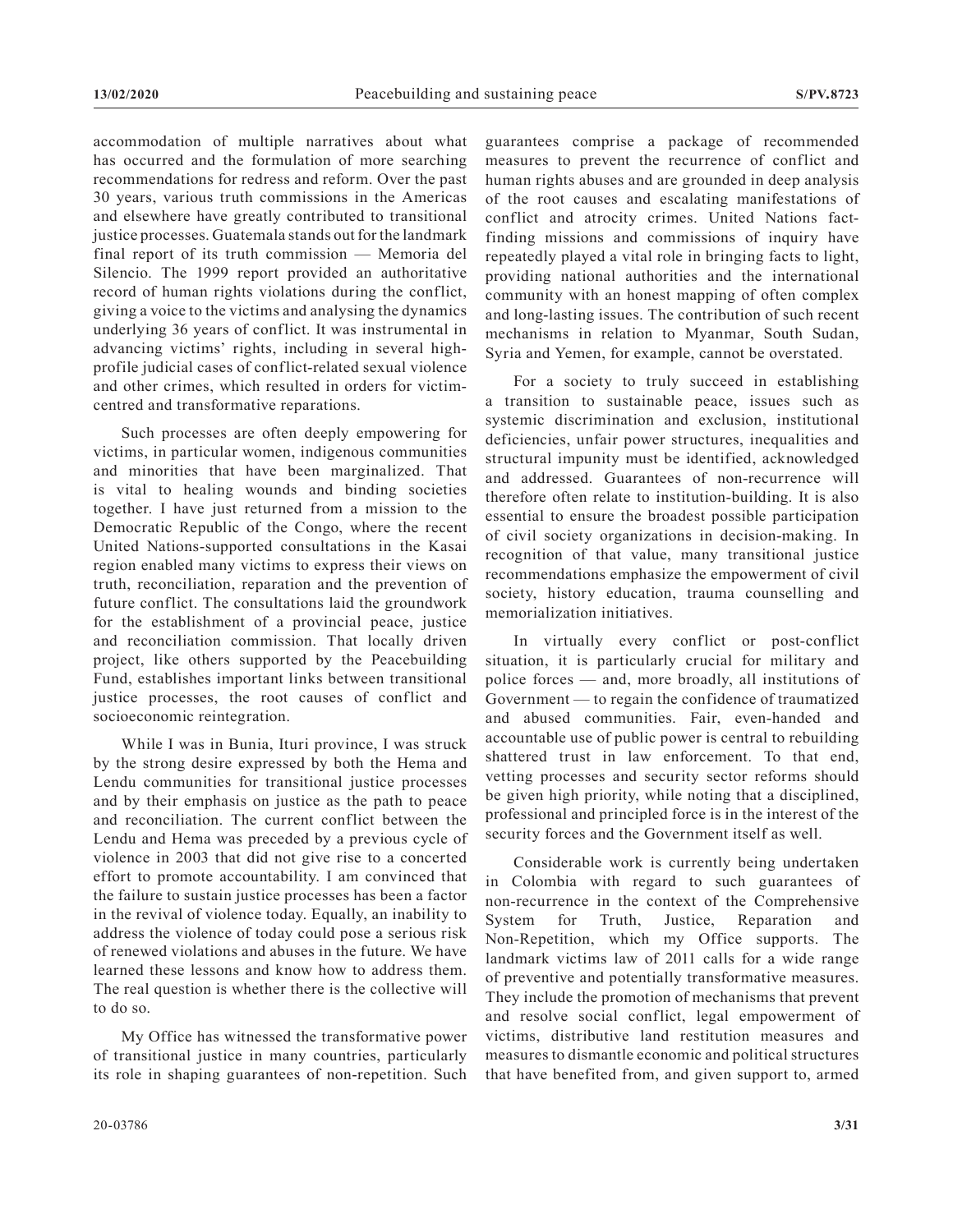groups. I acknowledge the importance of the Council's support of that key process.

To further that work, the Colombian Commission for the Clarification of Truth, Coexistence and Non-Repetition has established 28 field presences and engaged in non-repetition dialogues at the community level. It has also received thousands of testimonies from victims and individuals from State and military institutions. Those and other measures that recognize victims' rights, tackle root causes of the conflict and its consequences for the people and promote positive social, economic and political transformation constitute pillars designed to structure a culture of non-repetition in the country. I look forward to hearing Mr. Francisco de Roux address the Council shortly on his experience and insight in that area.

In its sustaining peace resolution (resolution 2282 (2016)), the Council rightfully emphasized that a comprehensive approach to transitional justice is a key component of the efforts to sustain peace. Creating trust and understanding between former enemies and charting a path towards sustainable peace and reconciliation will always be a difficult challenge. We know that transitional justice cannot be imported or imposed from outside. Locally led and locally appropriate permutations of transitional justice have the best chances of success. Without humility and modesty, the risk of failure is real. However, the international community, and the Council in particular, have key roles to play in assisting transitional States in those complex processes — by sharing experiences, mandating international support and encouraging the implementation of genuinely comprehensive approaches.

A recent example is the Council's mandating, in paragraph 5 (e) of resolution 2489 (2019), of the United Nations Assistance Mission to Afghanistan explicitly to advise on the

"establishment and implementation of judicial and non-judicial processes to address the legacy of large-scale human rights violations and abuses as well as international crimes and to prevent their recurrence".

Clear mandates such as those provide a strong and welcome foundation for United Nations engagement with Government and civil society.

Transitional justice should not be seen as an alternative to criminal accountability for perpetrators of atrocity crimes. But that criminal accountability, which is vital, should be accompanied by a broad range of complementary measures to support truth, justice, reparation and guarantees of non-recurrence, which help to break cycles of violence.

There is clearly no single way to get the mix of those measures precisely right. But there is a way to get it wrong — and that is to consider that victims' rightful demands for justice are an inconvenient distraction that can be papered over or indefinitely delayed. A failure to engage in such processes will not resolve conflicts; it will fuel recurrence. I encourage the Security Council to acknowledge and make full use of the transformative impact of transitional justice in its consideration of matters of international peace and security.

**The President** (*spoke in French*): I thank Ms. Bachelet for her briefing.

I now give the floor to Mr. De Roux.

**Mr. De Roux**: I would like to express my gratitude to the Security Council and to the Belgian people for inviting me to take part in today's debate on the issue of transitional justice, which is so important to us.

## (*spoke in Spanish*)

On behalf of the victims and Colombia's Truth Commission, I would like to begin by saying that transitional justice is the most comprehensive, dynamic and promising peacebuilding instrument at the disposal of victims around the world and of peoples who have endured gross human rights violations during situations of internal armed conflict. It is currently the best international response to tragic wars waged against humankind. It has a very small budget as compared to the money allocated to military operations and used in business transactions. Yet it is the most sacred and most important activity in the work of the United Nations, because it brings together victims around the world — along with their own understanding of the very nature of being a victim — and future generations, which have the right to live in dignity. Peace between the State and the Fuerzas Armadas Revolucionarias de Colombia (FARC), thanks to those who brokered the peace agreement and thanks to transitional justice, has brought about vital positive changes in Colombia and given our society new hope despite all the difficulties.

I will touch on five points — victims, truth in transitional justice, non-repetition, comprehensive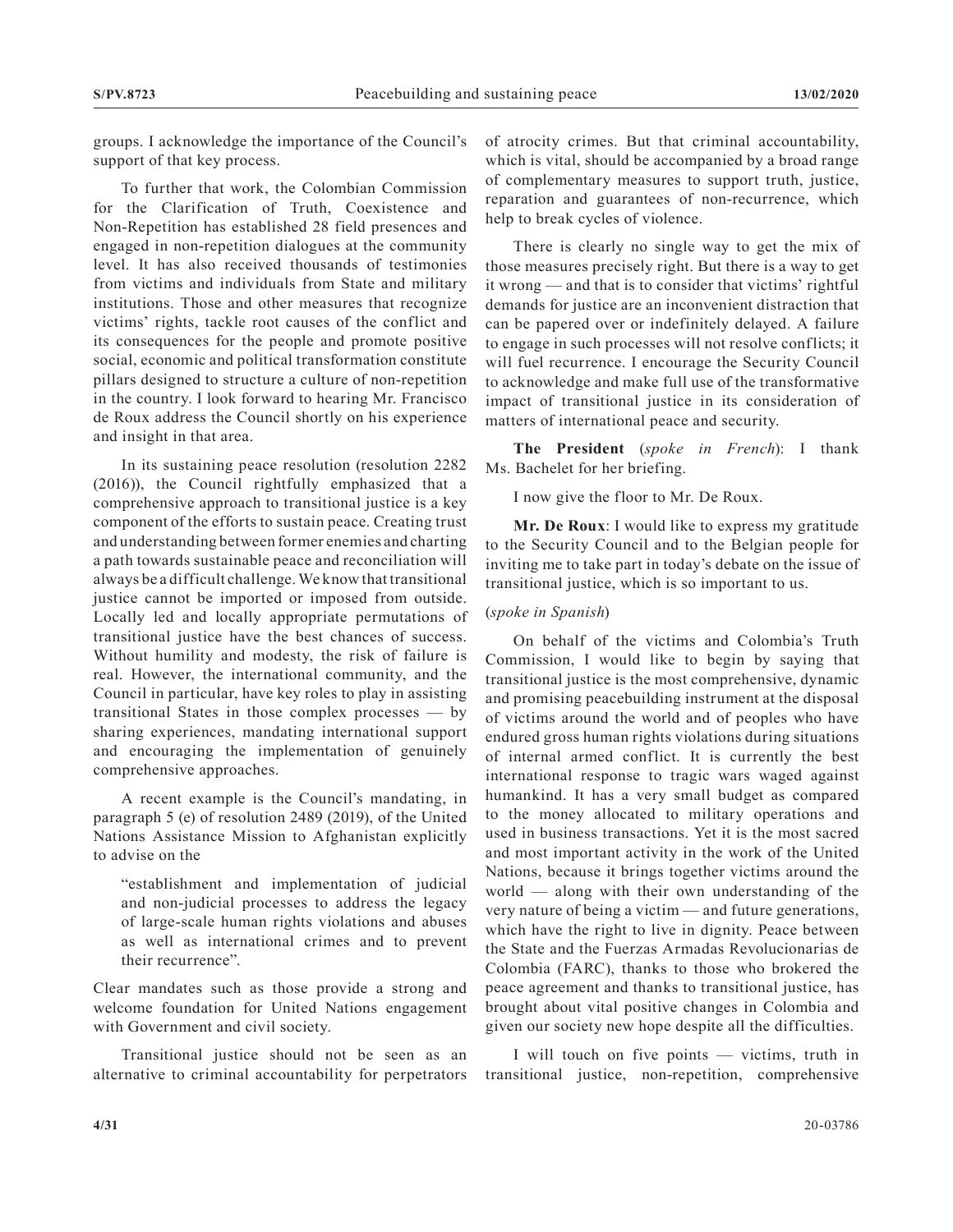transition and the role of the Security Council and of the international community.

First, the victims of armed conflict are the raison d'être of transitional justice, which allows itself to be influenced by the pain of human tragedy in the quest for solutions that bring about coexistence and reconciliation. During the conflict in Colombia, which lasted 50 years and ended in November 2016, nearly 240,000 civilians died and almost 9 million were recognized as victims. The victimized communities continue to clamour for an end to the war now, from all sides. Transition in all countries undergoing it begins with a ceasefire and peacemaking and develops into the long and difficult process of peacebuilding, in which the most important protagonists are the victims. With transitional justice, not only are reparations made to the victims; they are recognized as citizens, with full political and social rights in their countries and the world.

Secondly, the truth has become the gateway to transitional justice and the basis for the collective building of a shared future in countries divided by war. Transitional justice has been improved and has distinct institutions that form a system that operates on the basis of three kinds of truths. The first is legal truth, which, in Colombia, is unveiled by the Special Jurisdiction for Peace, tasked with ensuring that there is no impunity. It is a truth that determines those who are guilty under the law, as well as their sentences. It is built with the testimonies of the victims and victimizers. The victims participate in the sentencing, while punishment is not based on revenge but on the rehabilitation of victims and perpetrators. One such example in my country is the sentence requested by the victims for former guerrillas to tell the truth and acknowledge their part in the killing by the FARC of 11 deputies of an Assembly of one of our territories. The perpetrators were sentenced to eight years of restricted freedom and must build a school, with their bare hands, for 2,000 children.

The second type of truth is moral, historical and social truth. The Truth Commission is responsible for truth of that kind. It is a truth that is not built but, instead, uncovered. It comes to light and cannot remain shrouded in secrecy. It is truth that starts with the testimony of victims from all sides, seeks to determine the reason for the events and the violence that took place and calls for reflection in the quest for an overall understanding of the tragedy, with the aim of building a new future, whether in Colombia, Peru, Guatemala, Sierra Leone or Mali. It is a truth without political or economic interests. It seeks the greatest possible independence and condemns no one individual but holds itself accountable to public ethics. It also listens to the various parties to the conflict and compares and contrasts their opinions and interpretations. Truth of that kind does not seek to increase the number of accusations or fuel hatred but rather to overcome social divisions based on the painful but liberating truth.

Lastly, there is a third type of truth, for which the Search Unit for Missing Persons in Colombia is responsible. The Unit assists families in dealing with the aftermath of the most cruel and concrete way to break someone — to make him or her disappear forever. In Colombia, seeking that truth is a tremendous feat, as more than 100,000 people are missing.

Thirdly, non-repetition is the legacy of truth commissions and their contribution to transition. Several programmes are employed to ensure that armed conflict never recurs. That legacy continues with State entities and institutions, civil society and stakeholders who were in the war. In order to ensure non-repetition, public events acknowledging the dignity of the victims and the acceptance of responsibility by those accountable are required. South Africa set the example. Such events are taking place in Colombia today, and tomorrow I will travel to Medellín to participate in one of them. Former FARC fighters asked for forgiveness last week for the terrorist bombing attack in which they killed 36 people and injured 196 others in a prominent social club in Bogotá 17 years ago.

In order to ensure non-repetition, processes for coexistence are also needed in communities divided by war. Such is the case in the small town of Riachuelo, in my country, which is seeking reconciliation after paramilitary troops sexually abused the children of the local high school, and the community became divided in the face of the brutal and overwhelming power of the armed troops. Thousands of communities throughout the world are in need of reconciliation to prevent children in the future from having to experience the violent clashes that their grandparents experienced during the conflict.

My fourth point concerns comprehensive transition. That is the process by which the State and the rebels strive to fully comply with the signed peace agreement. Comprehensive transition demands assuming responsibility for the lives of the ex-combatants and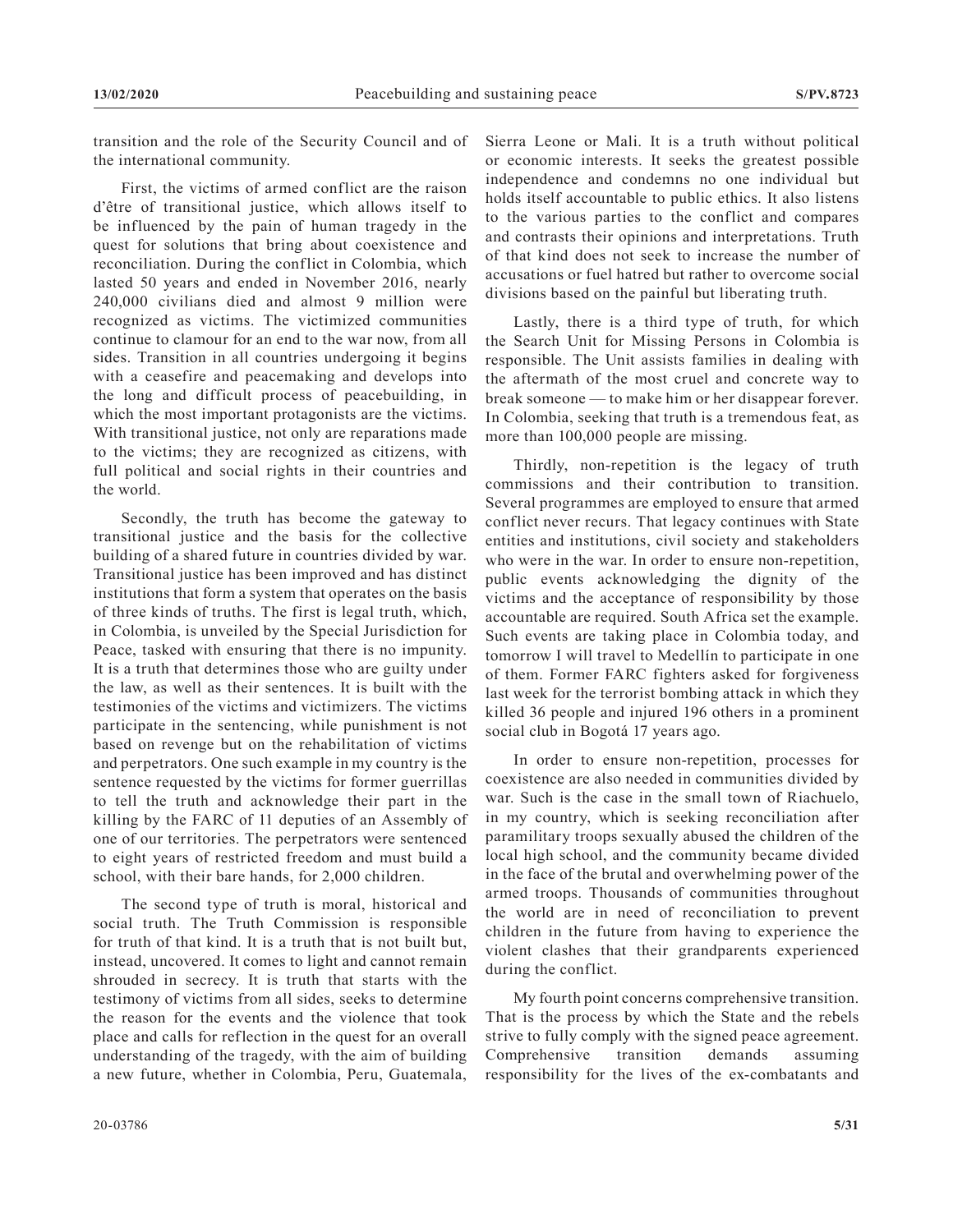reintegrating all of them into society with dignity. It demands that the process of cultural, economic and political change in the structures and dynamics that gave rise to the conflict be carried out with foresight and determination over a period of several years. It demands political will within Governments, which must not only comply with the totality of the agreement but go even further, until all political violence is quelled.

When new Governments fail to sign State agreements, lack clarity about supporting what was agreed and create doubts about the transition that has been set in motion, the polarization that existed during the war is re-intensified within society. In such contradictory situations the energy and audacity needed for transition are jeopardized, and the very programmes involving former combatants and communities established by the Administration in order to demonstrate that it favours peace are weakened.

## (*spoke in English*)

In that regard, the intense diplomatic activity of the Security Council is of the utmost importance.

## (*spoke in Spanish*)

Fortunately, when the process of comprehensive transition is already in the hands of society, especially young people, no one can stop it, as peoples will not give up on peace once they have experienced the joy of living free of terror.

Fifthly, with regard to the Security Council, the Council and the international community must play a vital role in ensuring transitional justice. Peace is the responsibility of a nation's citizens, but the cases that call for transitional justice involve extreme ruptures in the human experience. Ensuring transitional justice is therefore incumbent on the world community, as we are dealing with dynamically and externally interrelated conflicts that no country can manage alone.

Transitional justice is a process involving a high level of ethics at the international level to address the core issue of the human tragedy at hand, absent any interest related to political or military intervention. It is implementing the sum of lessons learned with regard to best practices in order for restorative justice to prevail over criminal justice, safeguard the sentences dictated by this justice of peace and place the interests of people above all other issues.

Without such international support, an end to the wars in the countries being considered in this debate would not have been possible, and neither would the peace and transition in Colombia have been possible, which saw the presence of the United Nations Verification Mission and the mission of the Organization of American States, the constant solidarity of the community of nations and the united and decisive support of the Security Council.

The peoples who are moving towards a greater peace on the path of transitional justice place their trust in the Council and are profoundly grateful to it.

**The President** (*spoke in French*): I thank Mr. De Roux for his briefing.

I now give the floor to Ms. Sooka.

**Ms. Sooka**: I would like to thank the Belgian Government for inviting me to participate in this important open debate on transitional justice.

I come from a country where, during the years of apartheid, scores of detainees were said to have jumped out of windows at police headquarters, hanged themselves in cells or died by hitting their heads against police filing cabinets or by fatally slipping on bars of soap. Inquests held under the apartheid system found nobody responsible for their deaths. Two decades after South Africa's transitional justice process, those inquests are at last being reopened, and families now have hope for justice.

"I would like to know how and why he died," said Jill Burger, the sister of trade union activist and doctor Neil Aggett, two weeks ago when she testified at the reopened inquest. The apartheid State responsible for his death in custody found that he had hanged himself in his cell. Many of those who were detained and tortured during that period are now speaking out about their torture at the hands of South Africa's notorious apartheid security branch.

Reopened inquests are a symbol of hope for countless victims and their families all over the world in their long arduous struggle for truth and justice. The reopened inquests in South Africa and the latest report that Omer Al-Bashir might at last be transferred to the International Criminal Court to face genocide and war crimes charges demonstrate the importance of addressing impunity, which is directly linked to restoring the rule of law as a prerequisite for national healing and reconciliation.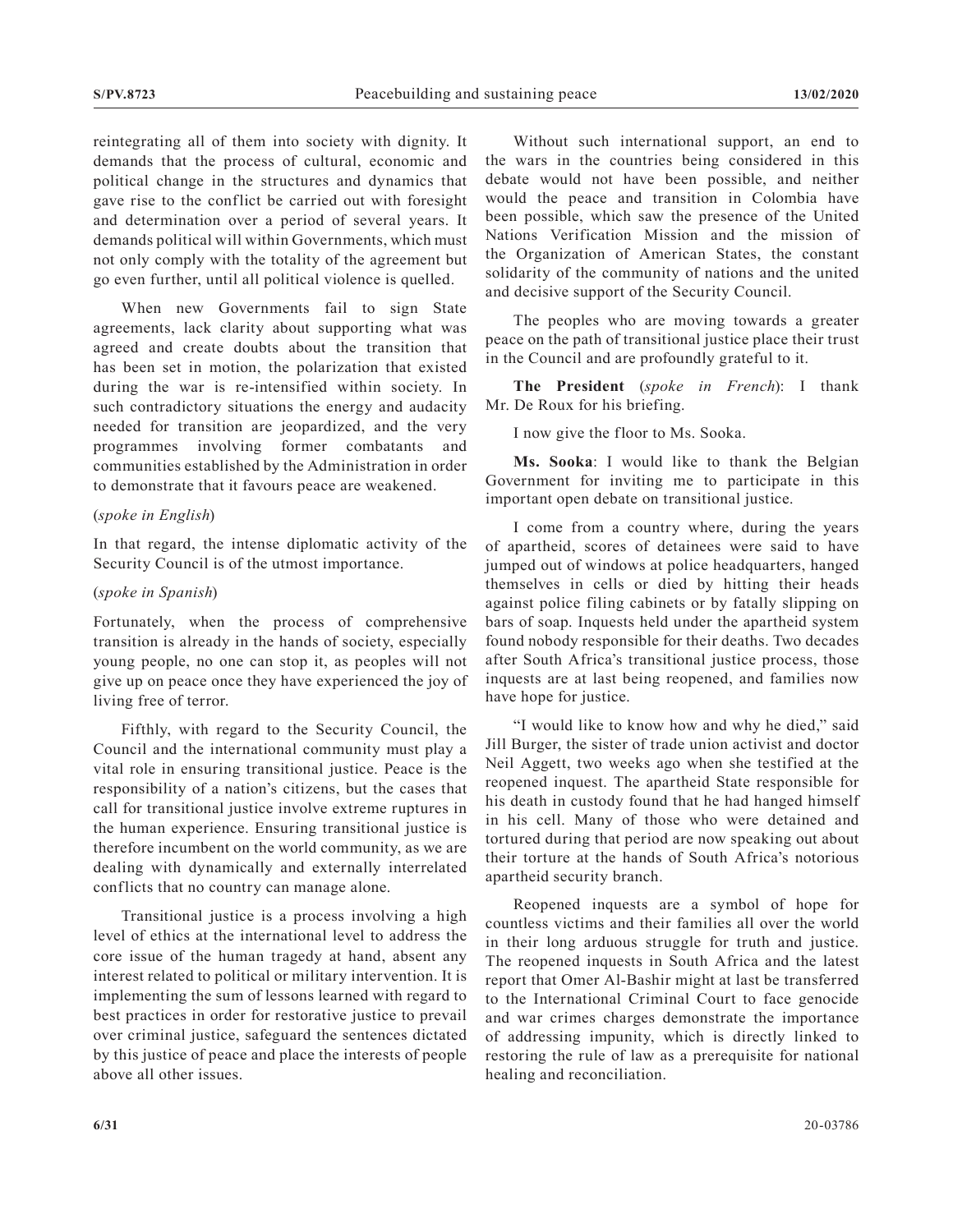Transitional justice suggests the drawing of a line between the past and the future. However, even the best transitional processes often exclude many people who are not yet ready to speak or who have not been given an opportunity to tell their stories. As in my own country, it can take decades to deliver justice, and often the quest for the truth will be driven by the families of victims, helped by a handful of determined civil society actors assisting them.

I was fortunate to be a part of South Africa's Truth and Reconciliation Commission, established in 1995 by Nelson Mandela, South Africa's first democratically elected President. South Africa's process was deeply influenced by the Latin American experiences of establishing accountability while at the same time ensuring stability and the continuance of the new Government.

As an actor in the process I was, however, always deeply conscious of the limitations of the narrow mandate, which did not allow us to consider structural violations. The Principles to Combat Impunity, developed by Louis Joinet and later updated by Diane Orentlicher, advanced the field of transitional justice, as Joinet posited that States are primarily responsible for ensuring that victims and their families are able to realize their inalienable right to truth, justice and reparations.

Joinet transformed transitional justice from a technocratic process of one-size-fits-all to a holistic approach that is context-specific, inclusive and participatory and centralizes the rights of victims. Joinet's work was premised on the recognition that gross human rights violations and atrocity crimes are rooted in State structures that manifest unequal power asymmetries and shape contexts of extreme violence and repression.

African experiences have also challenged the narrow focus on civil and political rights violations in the light of the legacies of violence and structural violations arising from their colonial histories and wars of liberation, including land dispossession, corruption and economic crimes. Earlier transitional justice processes also ignored the gender dimension of conflict. However, the transitional justice processes adopted in countries like Sierra Leone, Peru and, more recently, Tunisia have adopted a gender lens that deliberately focuses on the inclusion and participation of women and girls.

When they were consulted on the recommendations of the Truth and Reconciliation Commission, rural women in Sierra Leone asked the Commission to ensure that the Government allocate a percentage of the funds that it received from the Heavily Indebted Poor Countries Initiative towards the secondary education of girls, as most poor families prioritized the education of boys. The women also recommended that the Government implement constitutional reforms to improve their legal status regardless of whether they had been married under Islamic law or customary law. The work of the Truth and Dignity Commission in Tunisia has been ground-breaking, including ensuring an independent budget to facilitate the inclusion and participation of women and girls.

However, accountability for conflict-related sexual and gender-based violence remains a challenge at both the domestic and international levels. My experience in investigating sexual and gender-based violence has convinced me of the importance of understanding the role that gender norms play in the fostering of violence and human rights abuses. Sexual and gender-based violence is still too often narrowly framed as a matter of gender identity, and insufficient attention is given to its causes. That obscures the fact that the drivers of conflict-related sexual violence are similar, irrespective of the victim's identity.

In fact, evidence shows that perpetrators use prescribed gender roles to punish and terrorize women and employ the same tactics to humiliate and emasculate men. Focusing on women and girls is critical, but ignoring the violations perpetrated against men and boys limits our analysis of how gender norms fuel the use of sexual violence in conflict and stymies our efforts at prevention. That is evidenced by the testimony that is emerging from many war zones.

However, fragile States emerging from conflict have not always been able to implement the ambitious transitional justice programmes that they adopt. In many instances, they lack technical capacity and, often, the political will to do what is necessary. In both those instances, the United Nations should be required to provide vital support for the implementation of such processes. Since 2004, the Security Council has referred to or prescribed rule-of-law and transitional justice interventions in more than 60 resolutions.

For example, the transitional justice-related role of peacekeeping missions, such as the United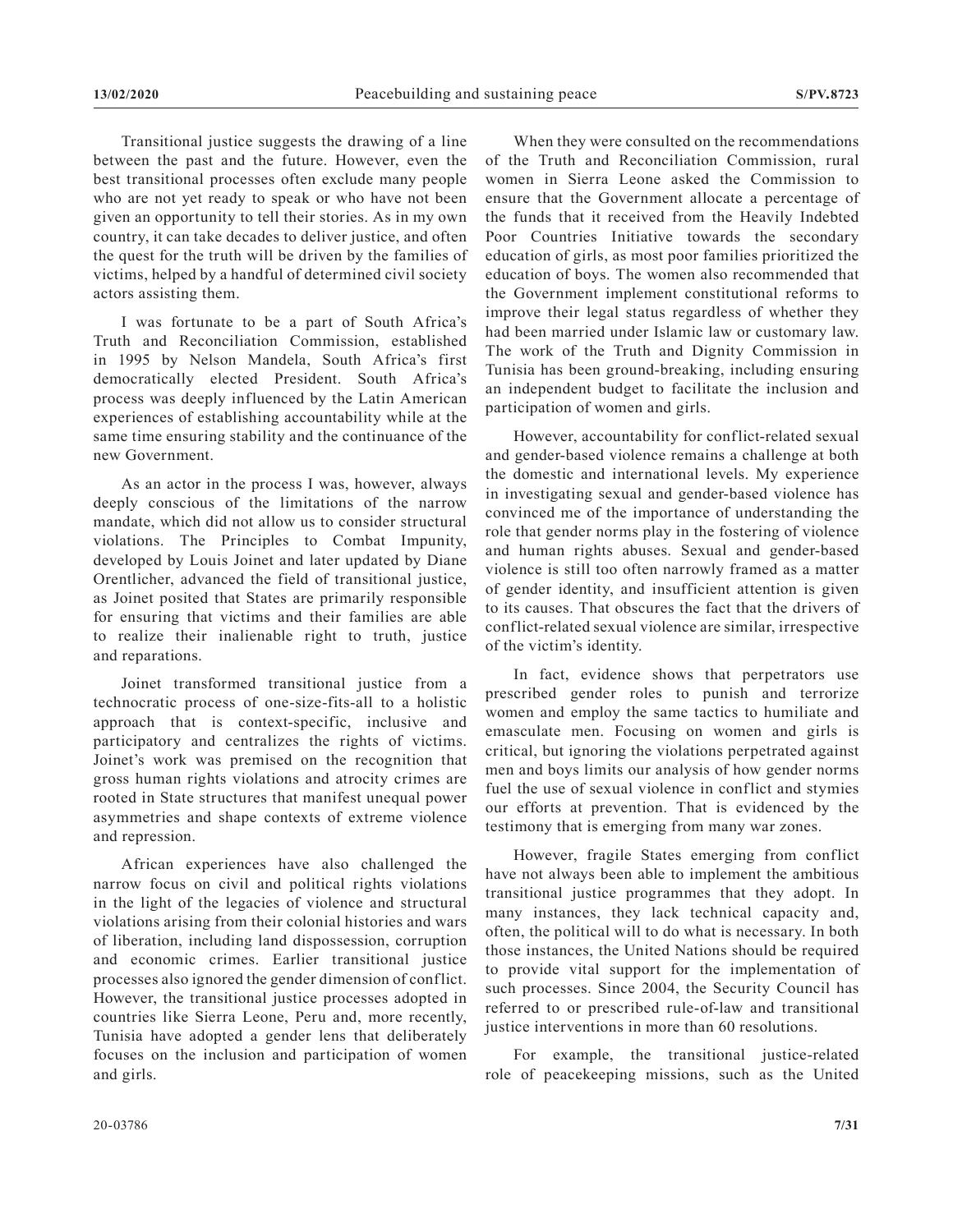Nations Mission in South Sudan, the United Nations Multidimensional Integrated Stabilization Mission in the Central African Republic and the United Nations Multidimensional Integrated Stabilization Mission in Mali, has been critical for international peace and security. Peacekeeping operations are also the best forums for promoting transitional justice through their support programmes for the disarmament, demobilization and reintegration of former combatants and their contributions to prevention through institution-building.

The recent fifth research report on the rule of law of Security Council Report focuses on how impunity has been responsible for some of the world's most devastating conflicts, exploring in great detail four country situations: Myanmar, Syria, Ukraine and Yemen. The report notes that,

"Ending impunity is not only a matter of principle. For the Council, it is also a practical tool to maintain international peace and security. Lack of action on accountability in conflicts where mass crimes are committed risks hampering the Council's ability to address and resolve those conflicts more broadly, in a way that ensures long-term stability and avoids the resumption of conflict."

Continental bodies, such as the African Union (AU), have also begun to play a critical role in promoting transitional justice, as evidenced by the African Union's role in 2006 in the prosecution of Hissène Habré, the former President of Chad. The AU and the Intergovernmental Authority on Development have also been instrumental in facilitating the peace process for South Sudan, as well as the Revitalized Agreement on the Resolution of the Conflict in South Sudan.

African Union member States also recently adopted the AU's transitional justice policy on 12 February 2019. That policy is meant to guide member States towards achieving sustainable peace, justice, reconciliation, social cohesion and healing after experiencing mass atrocities. While the policy is to be welcomed, we should remember that policies alone cannot substitute for a lack of political will to deal with accountability for grave crimes.

The Security Council Report document I mentioned explores in great detail the response by various organs of the United Nations to the crisis in those four countries, but notes that the Security Council has to date been unable to either bring justice to the victims or seriously

affect the course of the conflict. The Security Council must address impunity using a prevention lens to ensure the non-recurrence of violations, but it also needs to address the indirect causes of conflict or factors that exacerbate conflict, namely, structural violence, discrimination, economic exploitation, unequal power relations and climate justice.

In charting the road ahead, the Council needs to be more innovative, taking decisive approaches towards current conflicts on its agenda and acting in concert with other United Nations bodies, including the Human Rights Council, the Office of the High Commissioner for Human Rights, the General Assembly and continental bodies such as the African Union, so as to enhance its legitimacy and its effectiveness in maintaining international peace and security. That is also true for a continental body like the African Union, if we are to silence the guns by 2020.

As we take forward a transitional justice agenda, it is essential to ensure that peace and justice are seen as mutually reinforcing imperatives and are not replaced by the erroneous notion that peace must come first, before accountability. Prevention and building a sustainable peace require that we address mass atrocity crimes, which are the legacy of violent conflicts, and that we restore the trust deficit between the State and its citizens so that the State works for all citizens, irrespective of ethnicity, religion, gender or race. While we have to acknowledge the constraints that we operate under, we must also focus our efforts on ensuring that victims and their families are able to access justice and have their dignity restored.

**Mr. President** (*spoke in French*): I thank Ms. Sooka for her briefing.

I shall now make a statement in my capacity as Minister for Foreign Affairs and Defence of Belgium.

How can we reconcile and rebuild a society following mass atrocities and massive human rights violations? Such events destabilize families and entire communities. Their consequences are usually felt over decades or even generations. The three testimonies that we heard today illustrate those challenges but also outline prospects for solutions.

Transitional justice is the set of measures intended to respond to that difficult past. It encompasses the full range of tools to provide truth, justice and reparations to victims, with the objective of preventing the recurrence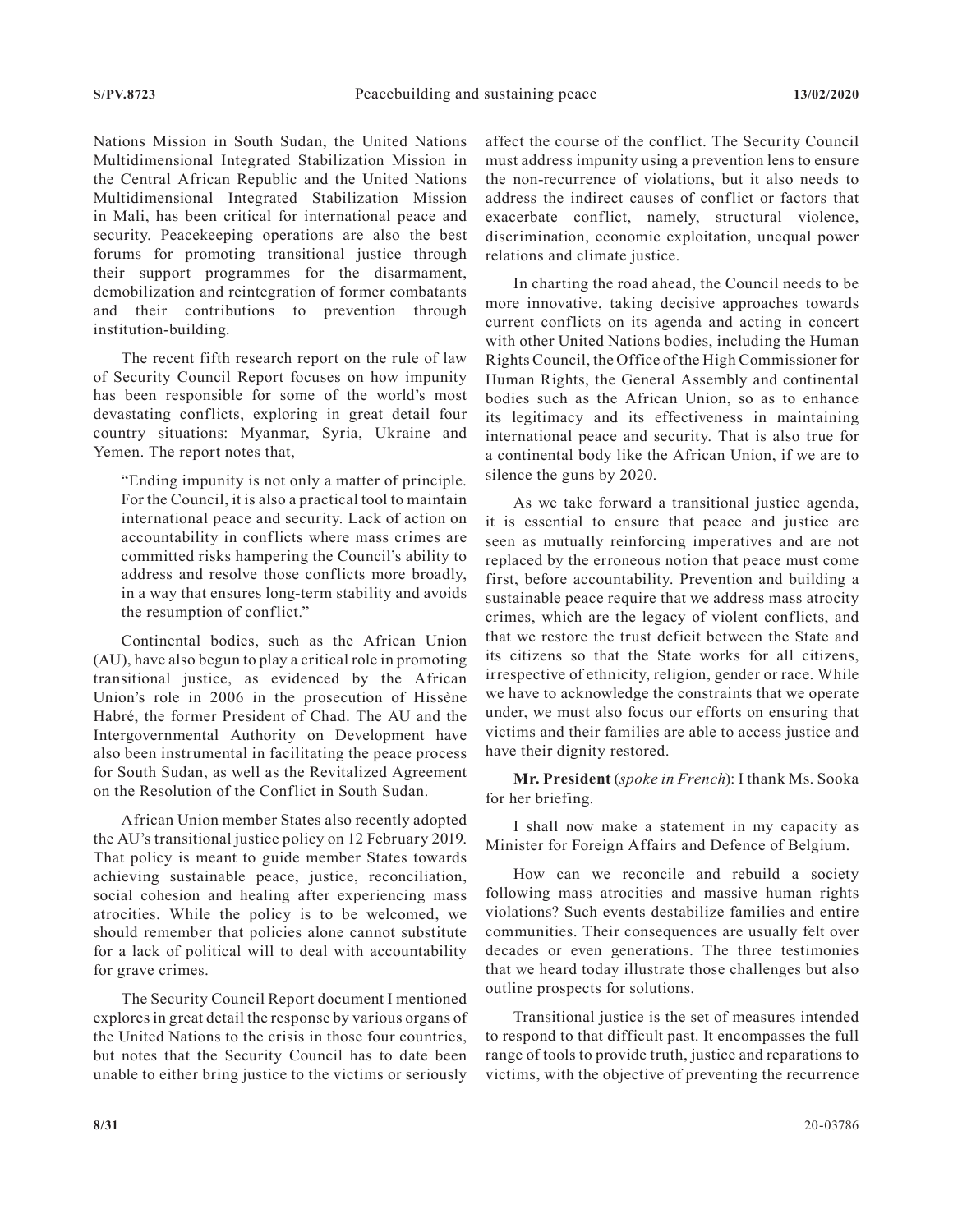of future conflicts or atrocities. The Security Council plays an important role in that area. Peace operations can help States build capacity and reform their public institutions in order to restore the rule of law. For almost 30 years, they have contributed to implementing transitional justice measures.

Many of those processes, if not all, have had a significant impact on the populations concerned by giving them some form of justice to which they would otherwise not have had access. For my country, it is clear that establishing accountability for human rights violations and the most serious crimes is crucial in order to restore the population's confidence in inclusive institutions and thereby achieve lasting peace.

Peace and justice should not be seen as opposing objectives, but rather as mutually reinforcing. In accordance with the principle of complementarity, the International Criminal Court may also have a role to play alongside national transitional justice measures in cases where the State concerned is unwilling or unable to effectively carry out the investigation or prosecution.

However, the implementation of transitional justice is complex and of course involves many challenges. There is often a risk of falling into a victor's justice. Certain measures, including the restoration of a criminal justice system, can be very costly and entail a timeline that is unable to address the immediate challenges. Similarly, the financial resources required by disarmament, demobilization and reintegration processes may appear inadequate compared to the victims' expectations with regard to reparation.

The sequence of the measures to be adopted is therefore critical for a successful transition. Mechanisms such as truth commissions and vetting processes are sometimes more appropriate than criminal proceedings when the post-conflict situation remains fragile, although some of those measures may facilitate prosecutions at a later date. Therefore, when the Security Council adopts measures to support a transitional justice process, it must be careful not to take a generic approach. We must focus our attention and actions on clear objectives that take the specific context of each situation into account. Certain guiding principles can nevertheless be drawn from numerous experiences over the past 30 years. In that connection, I would like to emphasize the following points.

First, an approach that encompasses all aspects of transitional justice is fundamental in order to prevent its

four pillars — truth, justice, reparation and guarantees of non-recurrence — from developing independently of each other. Those pillars are interdependent and complementary and should also create synergies with other transition processes. A holistic approach is therefore essential, and the Security Council has a role to play in that regard.

Secondly, any transitional justice process must be subject to national ownership. For example, we have seen cases in which the lack of physical proximity of certain criminal mechanisms can make it difficult to find solutions and support the population. Awareness campaigns are also often crucial.

Thirdly, the needs and demands of victims must be at the heart of transitional justice processes. Victims should be recognized as rights holders and included in the definition of measures decided by the national authorities.

Fourthly, a more inclusive process will be more effective. That means paying particular attention to the most vulnerable victims, beginning at the development phase of transitional justice programmes, by organizing national consultations that involve victims as well as civil society.

Transitional justice processes must also include a gender perspective. The voices of women are often overlooked when it comes to establishing a version of past events.

Fifthly, and finally, transitional justice is a vital tool for enabling sustainable peace and development, and therefore the root causes of conflicts must also be taken into account.

Those are some of the key principles that could guide the Council in its efforts to support transitional justice processes. I welcome the presence of a large number of Member States that have come to share their experiences and suggestions. I look forward to their contributions to this debate.

To conclude, I would like to echo the words of Secretary-General Guterres when he said that the challenge we face here is bringing truth, justice and reconciliation together.

I now resume my functions as President of the Council.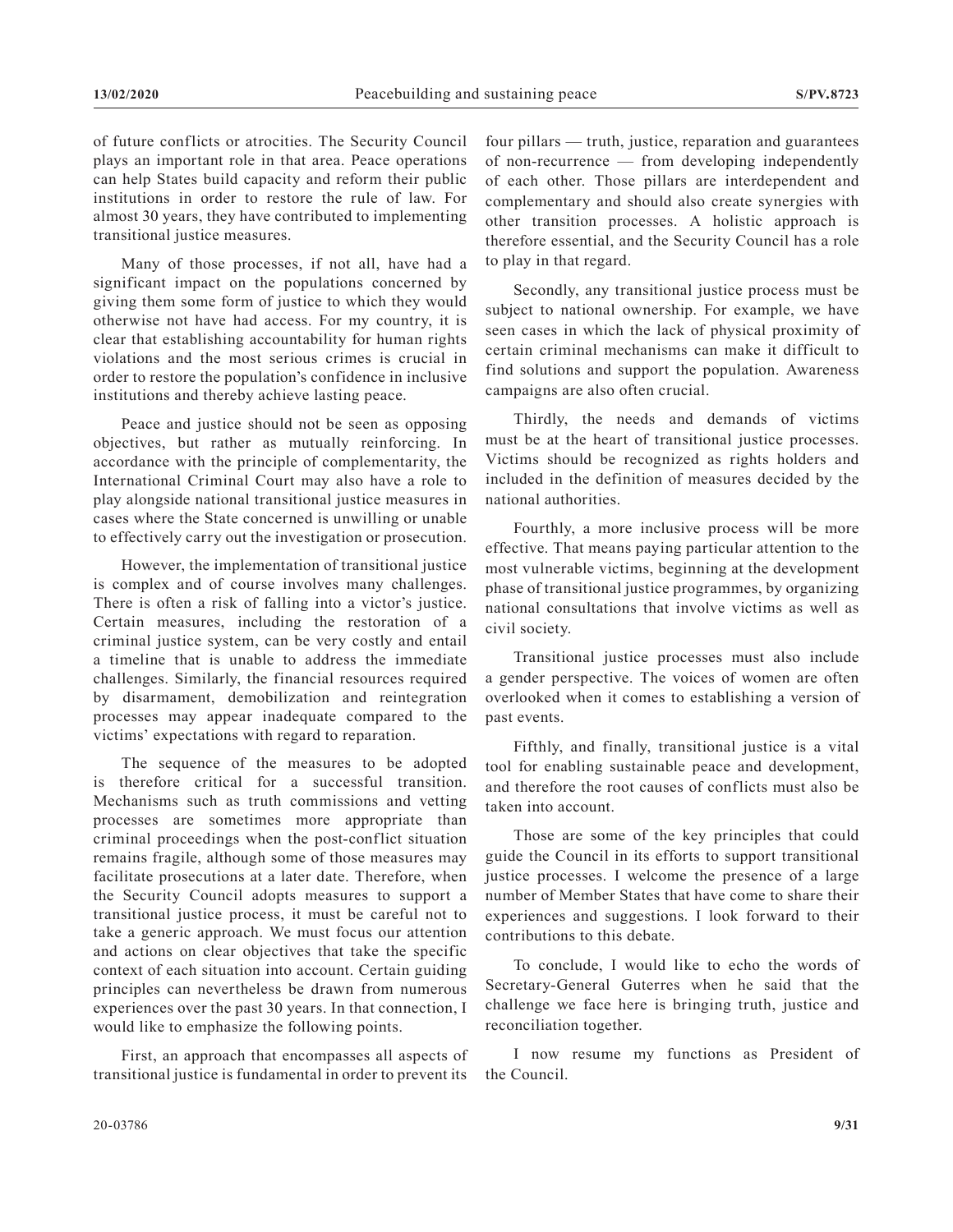I call on the Minister for Foreign Affairs, Cooperation, African Integration and Nigeriens Abroad of the Republic of the Niger.

**Mr. Ankourao** (Niger) (*spoke in French*): Allow me to congratulate Belgium on its assumption of the presidency of the Security Council. As this is the first time I take the floor here, I wish to assure Belgium of my delegation's full support. I welcome the choice of theme for this open debate, which is particularly relevant due to the importance attached by the international community to transitional justice in conflict and postconflict situations, especially in Africa.

In his 2004 report on the rule of law and transitional justice, the former Secretary-General said that:

"The notion of 'transitional justice' ... comprises the full range of processes and mechanisms associated with a society's attempts to come to terms with a legacy of large-scale past abuses, in order to ensure accountability, serve justice and achieve reconciliation." (*S/2004/616, para. 8*)

In the same vein, I would like to recall the words of the current Secretary-General, Mr. António Guterres, during an open debate last year:

"Reconciliation ... cannot be a substitute for accountability or pave the way for amnesty for serious crimes under international law." (*S/PV.8668, p. 3*)

That is why I remain convinced that, while it is necessary to promote reconciliation, it is equally important to break the cycle of impunity, especially in extreme situations characterized by mass atrocities. Therefore, the successful implementation of a just transition and a process of true reconciliation contributes to preventing the resurgence of conflicts and allows for their sustainable resolution.

In that connection, the Niger supports the actions of the United Nations in the area of transitional justice, in particular those aimed directly at ensuring peacebuilding and peacekeeping. The Niger will always support the efforts of political missions and of the country offices of the Office of the United Nations High Commissioner for Human Rights that aim to strengthen trust between populations and security forces and to consolidate peace in the wake of conflicts.

Due to the conflict we are enduring with terrorist groups that are attacking our people along some of our borders, the Niger has created the High Authority for Peacebuilding — an entity that has been tasked with the mission of ensuring that the essential needs of victims are met, preventing serious human rights violations, guaranteeing transitional justice and establishing a climate of trust between the population and the security forces. That entity, which has received strong support from the United Nations system and other partners, has achieved significant success, which I must commend.

The Niger supports General Assembly resolution 70/262 and Security Council resolution 2282 (2016), which place particular emphasis on the critical importance of transitional justice in efforts to sustain peace. We also endorse the African Union's transitional justice policy adopted in February 2019. As pointed out by the Chairperson of the Commission, Mr. Moussa Faki Mahamat, transitional justice is essential for the promotion of human rights and justice, peace and security, good governance and development.

In that regard, the Niger notes that it is crucial for the African Union to have a frame of reference for authentic African transitional justice, based on its many progressive approaches and methodologies, that is rooted in African shared values, traditional African justice systems and African experiences.

**Mr. Volmer** (Estonia): Estonia thanks the Kingdom of Belgium for organizing today's open debate, as well as all the briefers for their interventions.

If we intend transitional justice mechanisms to truly heal grief-stricken communities, the measures taken need to be comprehensive, coherent, locally owned and based on international law.

Based on our own national experience — and indeed we have been there — in order overcome the harmful legacy of mass atrocity crimes, it is vital to build strong institutions capable of preserving the rule of law and ensuring human rights for all. After regaining independence in 1991, Estonia re-established the rule of law and reinstated democratic institutions, in conformity with international legal standards and obligations, while bringing to justice the perpetrators of war crimes and crimes against humanity that were committed during the occupation by the repressive regime.

Estonia has been active in sharing the experience and lessons learned in this process, including by providing capacity-building in the Eastern Partnership region of Europe and programmes relating to good governance,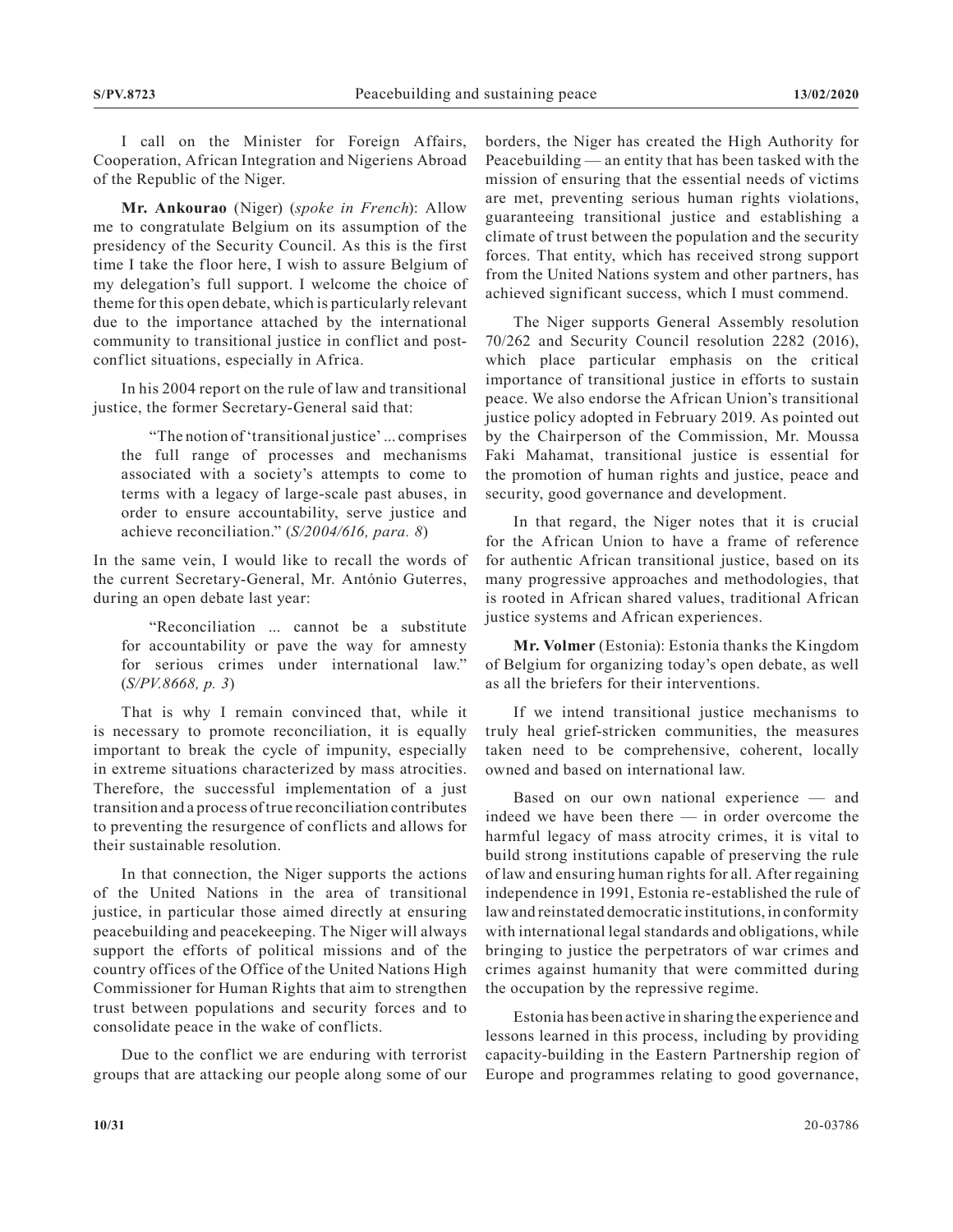in particular e-governance and cybersecurity, in all regions of the world.

Estonia has further assisted women in gaining livelihoods and worked to provide children with educational opportunities in various conflict and postconflict situations through development cooperation initiatives. Today we can hardly imagine a community being whole without the empowerment and full and equal participation of women at all stages of the rebuilding of societies. We also have to ensure the engagement of children in justice and reconciliation processes.

If we want communities to be peaceful and resilient, it is critical to acknowledge past violations and to have redress for victims.

No one can remain above the law. If authorities are unable or unwilling to fulfil their primary responsibility of bringing the perpetrators of the most serious crimes to justice, and there is no other criminal accountability mechanism setup, it is the International Criminal Court (ICC), as a complementary judicial institution, that assists States in bringing about justice for past crimes.

Estonia welcomes recent reports of the Sudan's commitment to cooperate with the ICC and its readiness to hand over all five suspects to the ICC to face charges of crimes against humanity, war crimes and genocide. That would clearly constitute a significant step in the pursuit of justice, since the Security Council's first-ever referral of a situation to the ICC, in March 15 years ago.

As the road to justice may be long and winding, it is also vital to collect and preserve evidence of atrocities committed during conflict and ensure their usefulness for possible future justice mechanisms. In that regard, Estonia strongly supports international independent fact-finding and evidence-preservation efforts, including in Syria and Myanmar.

We acknowledge the role of the United Nations in enhancing the sustainability of transitional justice processes. In a post-conflict situation, the United Nations should be able to provide a smooth transition from humanitarian relief to reconciliation, from the Office for the Coordination of Humanitarian Affairs to the United Nations Development Programme. We further welcome the consolidation of accountability efforts with regard to country situations, so that all transitional justice mechanisms are able to work cohesively.

At the same time, all United Nations activities need to systematically incorporate rule-of-law aspects. We appreciate the work of the Office of the United Nations High Commissioner for Human Rights as the lead entity of the United Nations on transitional justice issues.

We would like to conclude by calling for transitional justice measures to be better examined and utilized in the area of the prevention of mass atrocity crimes as well. We underline the role of the Security Council in upholding and promoting transitional justice by responding decisively to early warning signs of grave violations of international law, including humanitarian law and human rights law, in order to prevent and mitigate human suffering. We look forward to a more consistent United Nations record on concrete action in the field of atrocity prevention.

**Mr. Matjila** (South Africa): The South African delegation wishes to thank you, Mr. President, for having convened this important debate on transitional justice as a building block towards sustaining peace.

We extend our thanks to the United Nations High Commissioner for Human Rights, Ms. Michelle Bachelet; the President of the Commission for the Clarification of Truth, Coexistence and Non-Repetition of Colombia, Mr. Francisco de Roux; and Ms. Yasmin Sooka, Executive Director of the Foundation for Human Rights in South Africa, for their insightful briefings. We welcome also all the ministers and deputy ministers present today.

South Africa recognizes and values the importance of national transitional justice processes in achieving sustainable peace. In our own case, as Ms. Sooka said, transitional justice was a vital cog in securing a relatively peaceful transition from apartheid to the stable constitutional democracy we are today.

To that end, it is important to note that this debate is taking place shortly after our country marked the thirtieth anniversary of the release from imprisonment of one of the most notable champions of transitional justice and reconciliation, our former President Nelson Mandela, a global icon of our struggle.

Former President Mandela and his leadership collective recognized as early as the time of his release from 27 years of imprisonment that national reconciliation rather than vengeance and retributive justice would be the only viable foundation on which sustainable peace in a democratic South Africa could be constructed.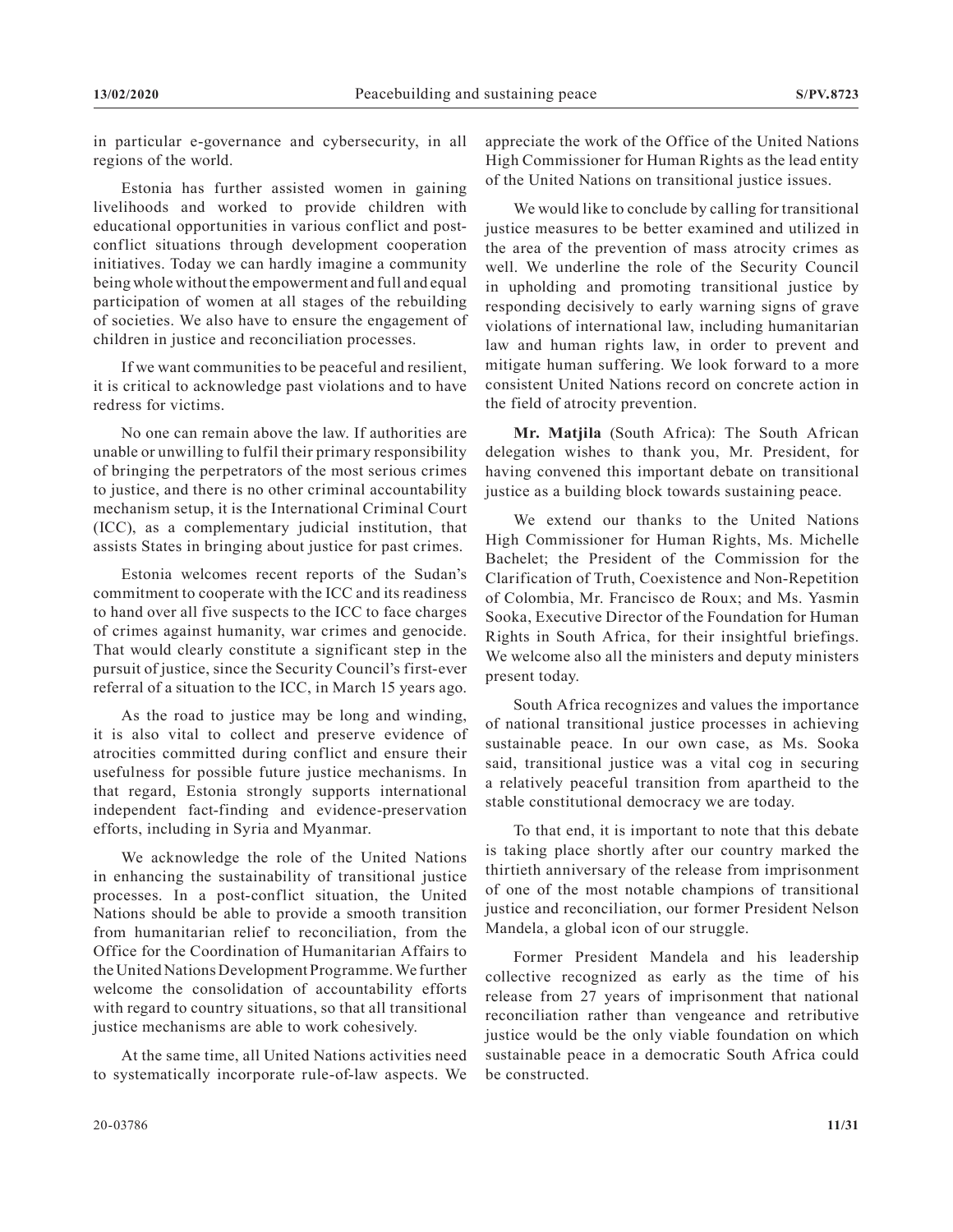However, the sustainable peace that former President Mandela and his colleagues sought to build did not have the narrow goal of just ending conflict but aimed to rebuild the political, security, social and economic dimensions of a society emerging from conflict. This included addressing the root causes of conflict and promoting social and economic justice, as well as putting in place political structures of governance and the rule of law to help consolidate peacebuilding, reconciliation and development.

South Africa notes that transitional justice has an enormous role to play as countries evolve from conflict situations to peacebuilding. This would necessarily entail that the whole spectrum of transitional justice be explored, including criminal prosecutions, truth commissions, reparations and restitution programmes, exhumation of mass graves, apologies, amnesty and various kinds of institutional reforms to redress human rights abuses.

Such a process should, however, not follow a one-size-fits-all approach but, rather, respond to the specific context of the country concerned. For South Africa, the restorative justice approach we chose through the Truth and Reconciliation Commission sought to combat impunity and recreate a culture of accountability, uncover the truth about gross human rights violations and assist the families of the victims in getting closure. The Commission also had the broad strategic objective of promoting national unity and reconciliation in a spirit of understanding which transcends the conflicts and divisions of the past.

Regrettably, South Africa's experience of a repressive regime is not unique. Many countries emerging from authoritarian rule and conflict also suffered extensive human rights violations and often crimes of a heinous nature. Where atrocities were committed on such a widespread scale, holding individual perpetrators accountable may not be possible or even the most desirable result.

While ensuring justice by means of individual accountability is an important mechanism to achieve peace, it often overlooks the complexity of conflict and the structural nature of violence. It thus fails to address the broader structural challenges that likely contributed to violence in the first place and that may very well cause a State to fall back into conflict.

South Africa is of the view that the United Nations should be enabled to provide more support to national transitional justice processes through peacekeeping missions, the Peacebuilding Commission and other United Nations structures and representation.

The Security Council has an important role to play in promoting sustainable peace through transitional justice by encouraging adherence to international guidelines and regional policies.

Healing, however, comes from within and cannot be imposed from without. It is therefore important that ownership of transitional justice processes not be appropriated by the international community. Transitional justice must be driven by those emerging from conflict and tailored to their circumstances in order to ensure that it results in long-lasting peace.

In February 2019, the African Union adopted its transitional justice policy to assist African Union member States to develop their own context-specific comprehensive policies, strategies and programmes towards democratic and socioeconomic transformation and achieving sustainable peace, justice, reconciliation, social cohesion and healing. It thus serves as a guide for countries to develop a comprehensive policy while maintaining national ownership, which is imperative to ensure that any transitional justice process is successful.

As the newly elected Chair of the African Union for 2020 and in line with the AU's collective aspiration to silence the guns on the African continent, South Africa will focus its efforts on conflict resolution across the continent. That includes supporting transitional justice processes in our peacebuilding efforts. In that regard, South Africa will continue to advocate for AU-United Nations cooperation.

As we witness the drawdown of peacekeeping missions and see countries transition from conflict to post-conflict situations, South Africa wishes to highlight the importance of including reconciliation, through transitional justice, in holistic comprehensive transition plans. That includes taking into account community-based justice mechanisms and ensuring that the most vulnerable, particularly women and young people, are represented.

Grass-roots populations in conflict-ridden regions generally tend to be the most affected by the scourge of conflict. Transitional justice therefore requires the active participation of all sectors of society. The role of women should also not be underestimated. The African Union Transitional Justice Policy Framework,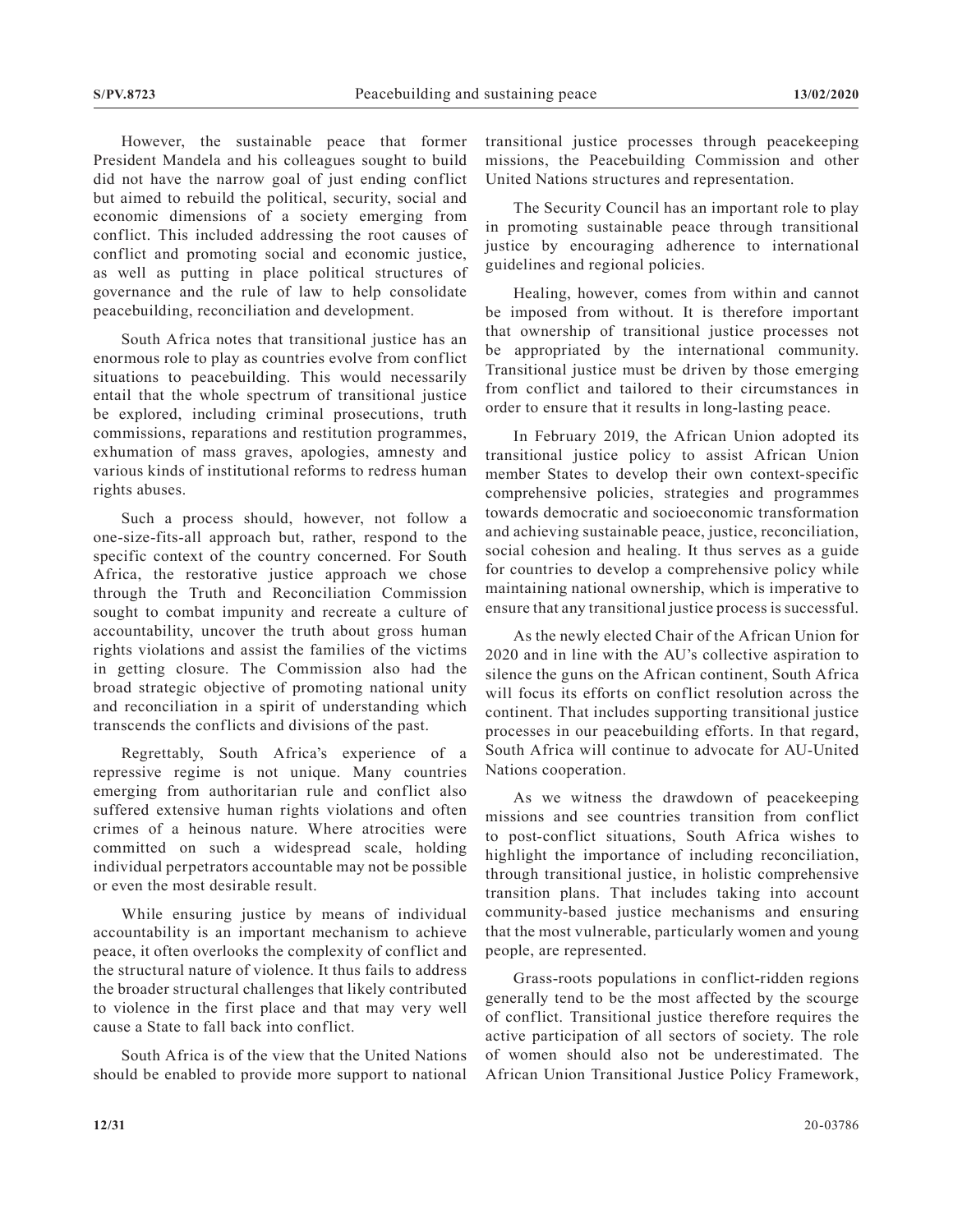for instance, promotes women's representation and participation in the transitional justice process by expressly stipulating their participation in peace agreements, laws and policies.

Less attention is paid to ensuring local grassroots participation and the inclusiveness of security sector reform in post-conflict situations. While there is expansive and commendable literature in the field of security sector reform, there is scant research on the role of locals in the form of young people, women, traditional leaders, chiefs and community- and village-based organizations in security sector reform processes. As a result, the methods and approaches used tend to be elite-focused and -driven. We should therefore bolster United Nations support for locally driven and generated security sector reform in an effort to enhance the peace dividend and reinforce strategic pillars in order to avoid relapse.

One of the greatest challenges in transitional justice is institutional reform. It is therefore imperative that institutions that were previously the instruments of repression be restructured for the good of society so as to create trust between victims and institutions. In addition, new progressive institutions should also be established with a view to strengthening, consolidating and safeguarding peace and democratic governance in order to avoid a potential relapse into conflict.

As former President Mandela said,

"Peace is not just the absence of conflict; peace is the creation of an environment where all can flourish, regardless of race, colour, creed, religion, gender, class, caste or any other social markers of difference."

**Ms. Norman-Chalet** (United States of America): I would like to thank all of today's briefers.

Before I begin my remarks today, I must take a moment to raise a point of profound concern for my Government — the release yesterday by the Office of the United Nations High Commissioner for Human Rights of a database of companies operating in, or connected to, Israeli settlements in the West Bank.

We are astonished and deeply disappointed by the decision of High Commissioner Bachelet. The United States has long opposed the creation or release of that database, which was mandated by the discredited Human Rights Council in 2016. Its publication only confirms the unrelenting anti-Israel bias so prevalent

20-03786 **13/31**

at the United Nations. The United States will never provide any information to the High Commissioner to support the compilation of such lists.

We further express our support for the United States companies referenced. We call upon all States Members of the United Nations to join us in rejecting that effort, which facilitates the discriminatory Boycott, Divestment, Sanctions campaign and delegitimizes Israel. Attempts to isolate Israel run counter to all of our efforts to build conditions conducive to Israeli-Palestinian negotiations that lead to a comprehensive and enduring peace.

Turning to the subject of today's briefing, it has been a number of years since the Council specifically discussed the critical issue of transitional justice; therefore, we very much appreciate and thank Belgium for convening and presiding over such an important discussion. Security Council resolution 2282 (2016) calls for comprehensive approaches to transitional justice. We recognize the vital role that transitional justice plays in uncovering difficult truths, acknowledging abuses and fostering reconciliation. United Nations tribunals can play an integral role in that regard, and we call for more equitable burden-sharing in financially supporting those courts.

Transitional justice must be tailored to local circumstances, with communities playing a central role in its design and implementation. It must incorporate the perspectives of victims and survivors, including religious and ethnic minorities and civil society. Transitional justice is also a political process. Political leaders have a pivotal role to play in setting the tone for justice and accountability during transitions. They should develop a public record of abuses, reform security sectors responsible for abuses and reintegrate those members of the forces into society.

Transitional justice processes must be nationally owned, inclusive processes that account for victims' needs. It is imperative that the needs of women and girls be reflected in transitional justice mechanisms, which will help address the unique barriers to women's participation in peace processes and transitional justice initiatives. That is essential because women's direct participation in peace negotiations increases the sustainability of peace agreements.

We know the characteristics of effective transitional justice measures. Our task is to ensure that they animate our pursuit of justice for victims and accountability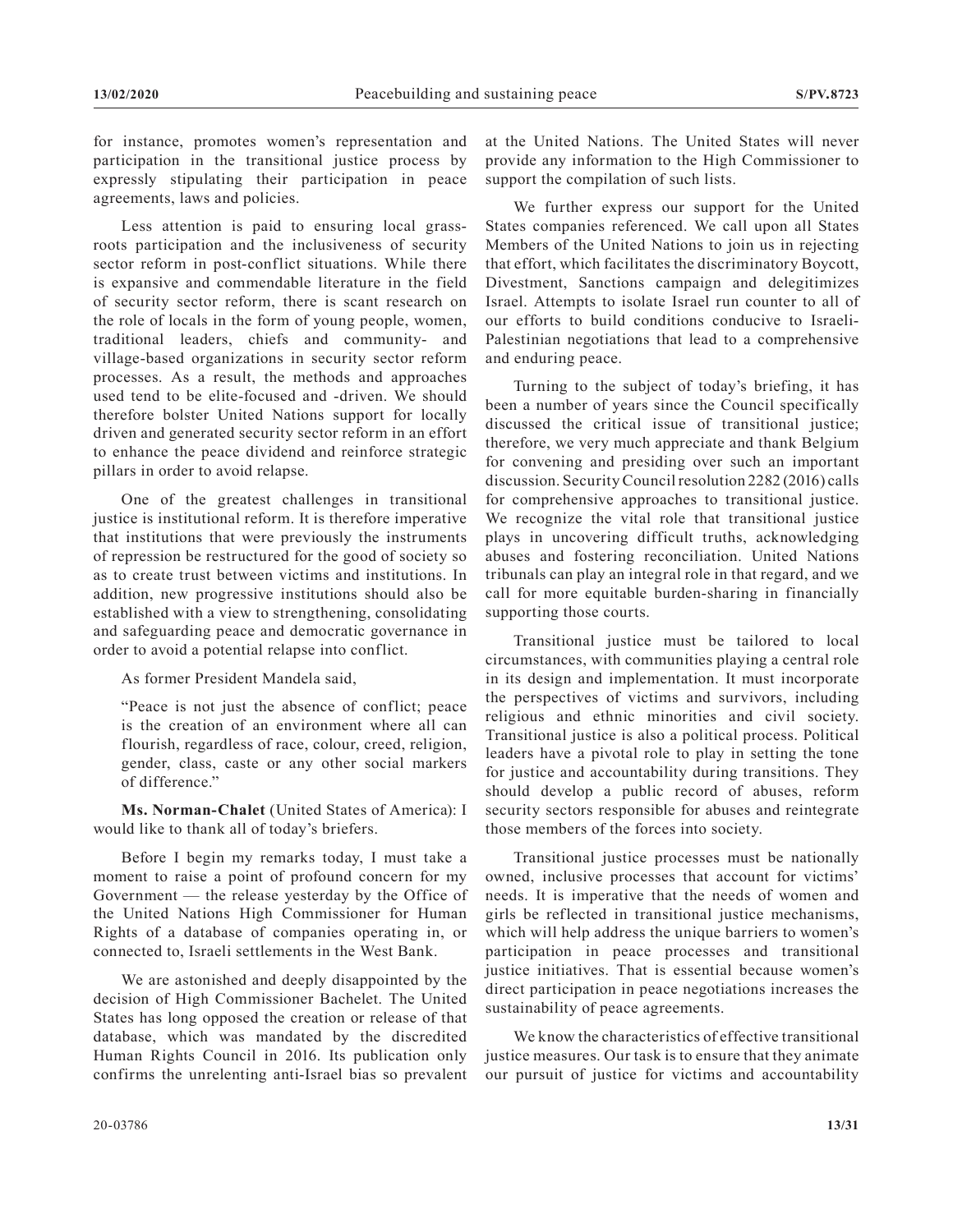for perpetrators. Furthermore, when considering transitional justice strategies, we must take countries' existing legal and institutional structures into account.

In South Sudan, the people have told us that there can be no peace without justice. We call on South Sudan's leaders to implement all aspects of the Revitalized Agreement on the Resolution of the Conflict in South Sudan, including those related to transitional justice. The establishment of the African Union (AU) hybrid court for South Sudan is critical to securing lasting peace in a country devastated by conflict. That is why we contributed \$4 million to the African Union to help create that institution, which will uphold the rule of law, accountability and justice.

We would also like to recognize the comprehensive approach to transitional justice implemented in the Central African Republic. There, the Peacebuilding Fund supported the latest AU-led peace process, ensuring that it linked back to the inclusive consultative process of the Bangui Forum on National Reconciliation of 2015. We were pleased that some women-led civil society groups were consulted in the peace agreement, but are concerned that no women were signatories.

The United Nations Multidimensional Integrated Stabilization Mission in the Central African Republic has supported the vetting of security forces and a comprehensive assessment of past human rights abuses and atrocities, all of which has enabled transitional justice and security sector reform efforts to proceed. The United Nations Development Programme has worked to build the capacity of Central African police, justice and corrections institutions, with funding from the United States Department of State, thereby shoring up Government institutions to support justice and accountability in the Central African Republic. We have also seen the creation and implementation of the Special Criminal Court.

That comprehensive United Nations approach has supported several key components of transitional justice in the Central African Republic. The United States is committed to supporting all efforts that ensure coherent, comprehensive and integrated United Nations approaches to transitional justice. We underscore that transitional justice processes must be nationally owned, inclusive and gender-sensitive if they are to fully account for the needs of victims. The Council and the United Nations can rely on the full support of the United States for transitional justice initiatives.

Together we can ensure that the voices of survivors and victims are heard, that their needs are met and that their dignity is honoured.

**Mr. Djani** (Indonesia): Let me begin by thanking Belgium for convening this open debate on transitional justice. I would also like to thank the briefers. I welcome the presence of the Ministers for Foreign Affairs of the Niger, Spain and Guatemala and the Deputy Foreign Minister of Estonia.

Indonesia aligns itself with the statement to be made by the representative of Azerbaijan on behalf of the Movement of Non-Aligned Countries.

Countries emerging from conflict are often confronted with numerous challenges in building and sustaining peace, including the provision of justice for victims of conflict and the promotion of reconciliation. Addressing those complex issues, while not easy, is a key requisite to achieving a durable and prosperous peace. In that context, allow me to share the following three pertinent points.

First, transitional justice processes should be forward-looking. They are not only about addressing past grievances; crucially, such processes must also lay the foundation for reconciliation and rebuild trust in society while avoiding repetition. Therefore, a forwardlooking approach will help countries move towards sustainable peace and development. Transitional justice processes should become part and parcel of broader efforts to build and sustain peace. Given that each country has its own particular context, needs and capacities, there is no one-size-fits-all strategy. A nationally determined comprehensive approach is required for transitional justice to be successful.

Secondly, transitional justice must be nationally owned and inclusive. All elements of society must be extensively consulted and involved in the design and implementation of a transnational justice process in order to ensure a sense of national ownership, which is essential for the long-term effectiveness of transitional justice. Women must play a central role in that process, and their voices should be heard carefully. Indonesia is a strong advocate of women's robust role along the entire peace process continuum. As part of that commitment, Indonesia is currently working on the establishment of a regional network of women negotiators and mediators. We will continue to amplify the call for greater participation of women in peace processes.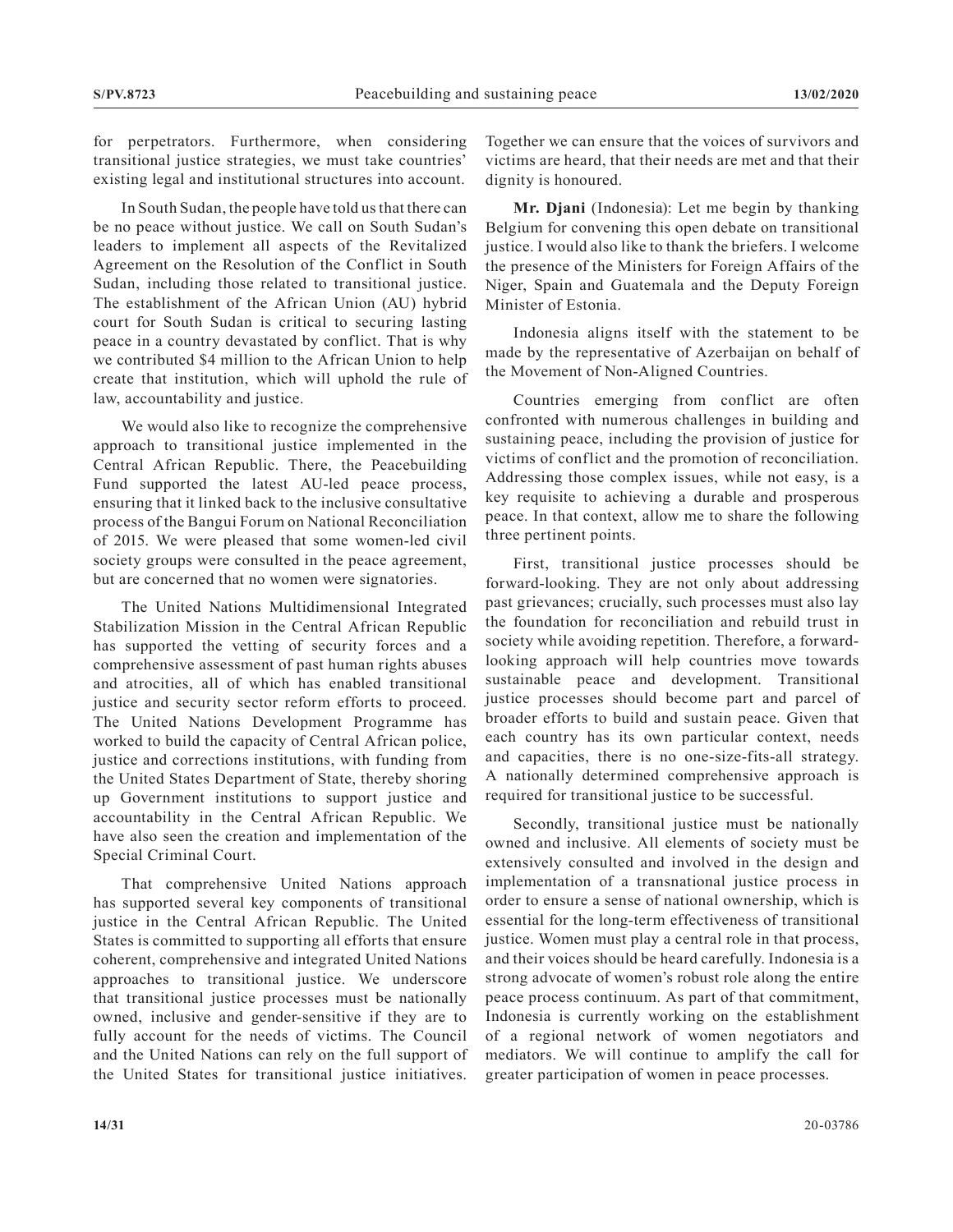Thirdly, comprehensive reform is essential. Countries in transition often face capacity challenges in the political, legal, security and socioeconomic sectors. To address those issues, countries need to seek solutions beyond institutional reform. While we recognize the importance of supporting countries in building their capacities in effective rule-of-law, governance and related areas, it is also crucial to build their economic resilience to the recurrence of conflict. Among its initiatives, Indonesia organized an international workshop on crops for peace last year, which provided a platform for sharing best-practices on agriculture-based economic development in post-conflict countries. At the global level, Indonesia also continues to contribute to United Nations peacekeeping operations with a view to ensuring coherence in the support to nationally driven transitional justice processes.

In conclusion, while everyone must contribute, the Security Council should play a greater role in effectively supporting countries in transition to build and sustain peace. Indonesia reiterates that justice, reconciliation and economic development should be pursued hand in hand. The various activities surrounding transitional justice should pave the way to well-being and prosperity, with the long-term goal of building a durable peace, putting a human approach at the forefront while protecting humankind and providing hope for future generations.

**Mr. Ladeb** (Tunisia) (*spoke in Arabic*): I would like to begin by thanking the briefers and welcoming the ministers who are here today. I also thank the Kingdom of Belgium for organizing this meeting, which we hope will lead to a productive exchange of experiences and opinions on transitional justice in order to benefit from best practices and lessons learned and provide a comprehensive picture of what the Council can achieve in moving forward in the service of international peace and security.

Many countries around the world have had diverse experiences with transitional justice, including in post-armed conflict and post-dictatorship situations. Although those experiences are many and diverse, the reasons for moving forward in transitional justice processes are tied to profound political changes ushered in after civil wars or during periods of transition following revolutions against dictatorships. Such periods are usually characterized by large-scale violations of people's freedoms and harm to their physical and emotional health. We believe that the

objectives of transitional justice in all cases are based on common elements, namely, promoting peace as well as political, social and economic harmony while preventing the renewal of conflicts and serious human rights violations.

It is indeed difficult for any phase of political transition and peacebuilding to succeed without transitional justice where past violations are investigated in order to shed light on the truth, provide restitution to the victims and their families, ensure accountability and, thereby, make progress towards national reconciliation, with the aim of turning the page and building reconciled societies living in peace and harmony. Without such transitional justice, violations will sow the seeds of hatred and discord that could undermine peacebuilding any time.

In the aftermath of the revolution against the dictatorship and at the beginning of the democratic transition, Tunisia had an important experience in the field of transitional justice. Civil society played an early leading role in moving the process forward even before the adoption of the Constitution of the Second Republic. Indeed, Organic Act No. 53, on the establishment and organization of transitional justice, was adopted on 24 December 2013 with a view to dealing with human rights violations and corruption during the First Republic. Transitional justice in Tunisia drew inspiration from comparative experiences and international references in the field of human rights. It also focused on women and young people. As a result, national law defines transitional justice as

"an integrated process of mechanisms and means put in place to identify and remedy past human rights violations by revealing the truth, holding those responsible for such violations accountable, compensating the victims and restoring their dignity in order to achieve national reconciliation, preserve and archive the collective memory, establish guarantees of non-recurrence and enable the transition from dictatorship to a democratic regime that contributes to the consecration of human rights".

In addition, we have established the Truth and Dignity Commission, chaired by a woman, and entrusted it with a series of missions in the field of transitional justice, namely, to bring the truth to light until reconciliation is achieved. That independent body completed its work at the end of its four-year mandate.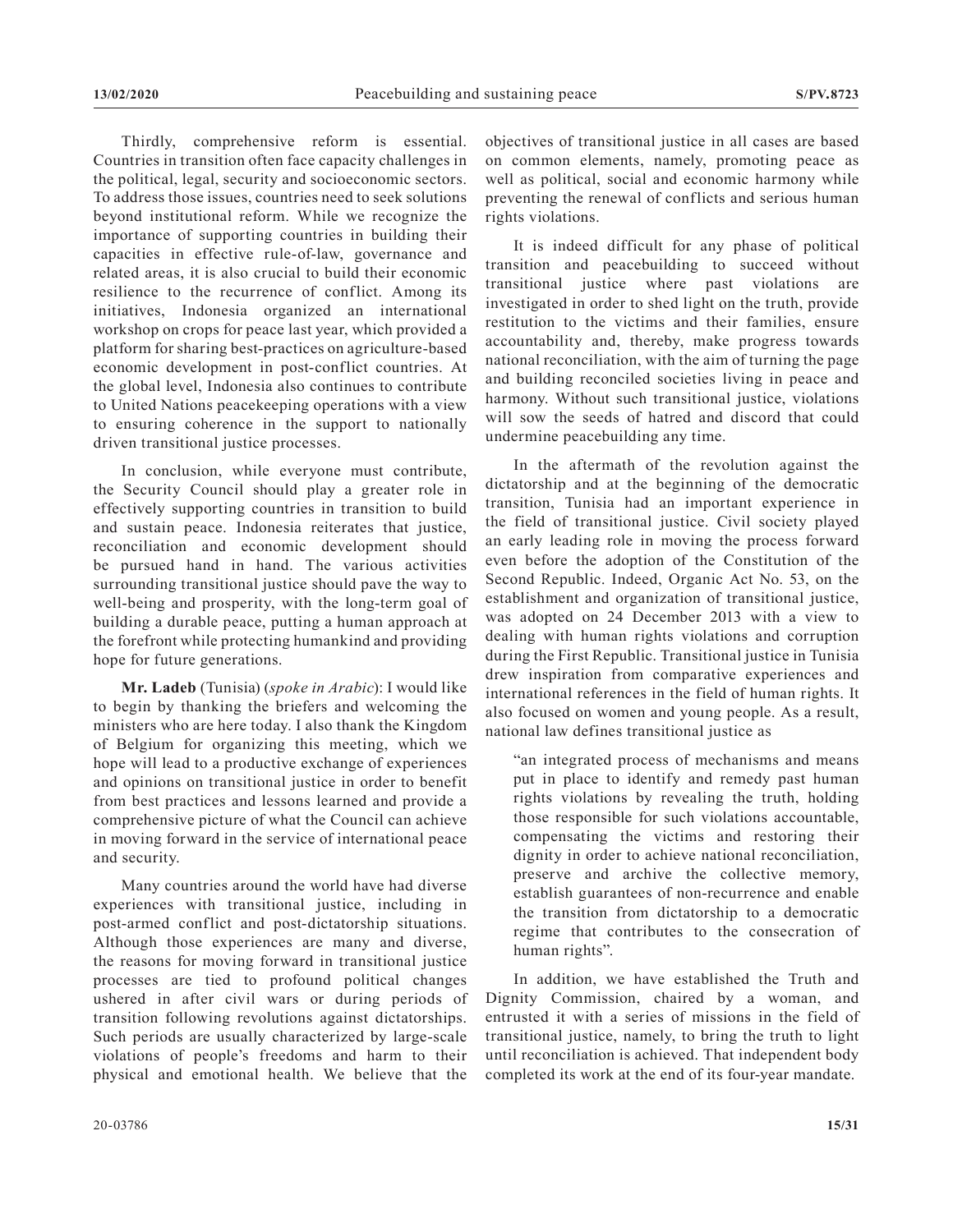The implementation of transitional justice mechanisms poses certain problems in some cases. However, such crises can be contained by relying on the political maturity of State institutions and the contribution of civil society to correct mistakes and achieve comprehensive reconciliation among the population, on the one hand, and between the population and the State apparatus and institutions, on the other. Practice has shown that there are no pre-established models for transitional justice. There can be no imposed prescriptions or wholly legal approaches. We must not lose sight of the local dynamics of political, economic and social transition that enable us to address violations and achieve just social changes over the long-term. In that regard, the Security Council can encourage innovative processes of transitional justice through reconstruction contexts that are derived from the specificities and concepts of local justice, while benefiting from the experience and capability of international criminal justice.

Tunisia supports strengthening international cooperation to reform legislation and legal sovereign institutions in post-conflict or post-repressive periods in affected countries so that such legislation is in line with international law, the criteria of international criminal justice and international human rights law. That would lead to providing the requirements of effective national ownership over transitional justice.

Tunisia also supports benefitting from the opportunities provided by international criminal justice in order to realize reconciliation through the Rome Statute and the Trust Fund for Victims of the International Criminal Court. That would allow the victims of gross violations to be offered reparations and reintegration, which contribute to promoting peace, stability and peacebuilding.

**Ms. Pierce** (United Kingdom): May I join others in thanking Belgium for convening today's important debate. I am very pleased that the High Commissioner for Human Rights was able to join us and brief the Security Council today. May there be many more occasions where that might happen. I also thank our other two briefers.

I will make three short points. First, I would briefly like to state the reasons the United Kingdom considers accountability for conflict-related crimes so important for peace and security. Secondly, I would like to acknowledge some of the important developments in transitional justice policy and practice over the past two decades and their relevance beyond the traditionally understood transition cycle. Thirdly, I would like to propose that, for transitional justice to be more meaningful for sustaining peace, we need to find better ways and means of connecting it with social or socioeconomic justice.

With regard to my first point, the United Kingdom believes that legal accountability for conflict-related crimes serves as a deterrent, punishment and a method for upholding victims' rights. Without it, there can be neither reconciliation of communities, faith in the functioning of rule-of-law institutions nor respect for the rules-based international system. Those are the principles for which my Government stands. There should be no impunity for international crimes and no amnesty for gross violations. As a spokesman for the Sudanese Government put it on Tuesday (see S/PV.8718), justice cannot be achieved if we do not heal the wounds. And I would like to welcome the decision of the Government of the Sudan to hold former President Omer Al-Bashir and others accountable, which will be a significant step towards a peace settlement in Darfur. The victims of human rights violations in Myanmar also deserve justice. It is difficult to see how Rohingya refugees in Bangladesh can return to Rakhine state if they are not confident that the perpetrators, the Burmese military in particular, will be held accountable.

With respect to my second point, transitional justice began as an innovative way of enabling justice in post-conflict environments. Over the past 25 years, there have been significant developments in this field and many of the representatives round the table, in particular South Africa and Tunisia, have set out some of those developments in their countries, which was very interesting. Mechanisms and processes have been increasingly inclusive and nationally owned. The consultative, inclusive and independent manner in which the Gambia established its Truth, Reconciliation and Reparations Commission has shown the benefits of national ownership to secure public confidence. I would also like to welcome the recent verdict by the Bangui Court of Appeal in the Central African Republic, holding accountable 28 individuals for war crimes and crimes against humanity, related to the killing of 75 civilians and 10 United Nations peacekeepers in the Bangassou area.

Transitional justice processes have assumed an increasingly victim-centred approach. More and more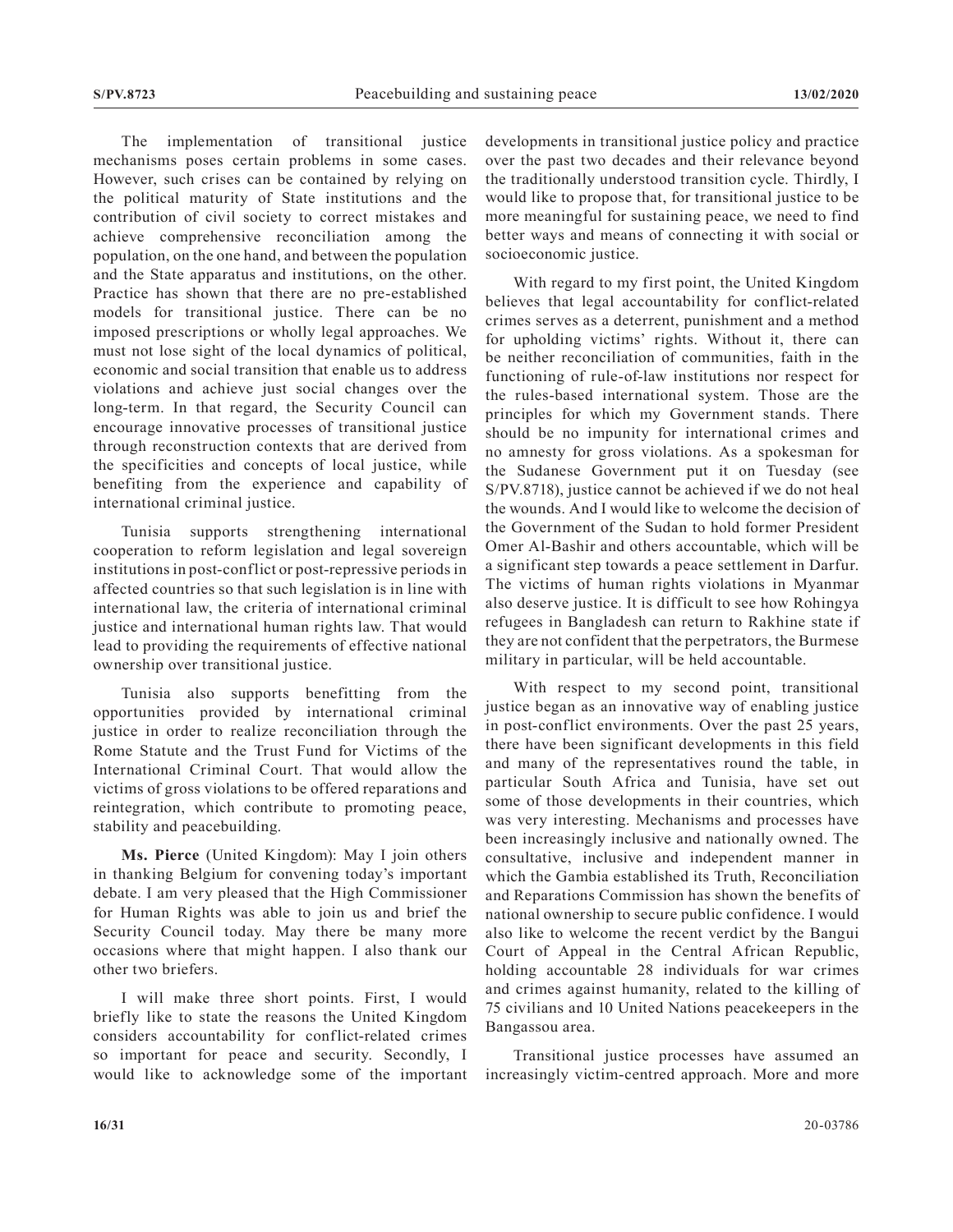efforts have been situated in broader institutional reform, including security sector reform. Transitional justice initiatives in Afghanistan have demonstrated what can be achieved in terms of local-level reconciliation, even prior to the signing of a comprehensive peace agreement. That breadth of application across such a range of issues has taught us that transitional justice has relevance far beyond the transition cycle traditionally associated with countries emerging from conflict. It can make inroads even amid ongoing hostilities, and its toolkit can serve States and communities long after a conflict ends.

Notwithstanding those developments, the time has come to have a critical conversation about what transitional justice has achieved in terms of building peace that is sustainable and what more can be done. The root causes of conflict are persistent; their manifestations are as adaptable as they are pernicious.

That brings me to my final point. We now possess evidence that, unless there is a proper response for dealing with wider social and economic injustices, the root causes of conflict are highly capable of morphing into other forms of violence and discrimination further down the line. Not only does that risk the achievements of transitional justice being reduced to little more than lip-service in the eyes of those affected by conflict as they continue to experience a wide array of injustices in their daily lives, it presents a real risk of further cycles of conflict and insecurity. As transitional justice policy and practice continue to evolve, we should start to forge closer links with broader challenges to peace, justice and inclusion. Truth and reconciliation commissions in Kenya and Tunisia have shown impressive results in that space, while demonstrating that transitional justice mechanisms and mandates are well positioned to make an increasing contribution to addressing the root causes of conflict.

**Mr. Licharz** (Germany): I would like to echo the expression of gratitude by colleagues to our briefers. I am delighted to see the High Commissioner for Human Rights briefing the Security Council. She has our full support. We look forward to more briefings from her in the very near future.

Colleagues and briefers have eloquently elaborated on the importance of transitional justice. Let me share with the Council an example of our recent past. In 1991, in the aftermath of the fall of the Berlin Wall and in the process of reunification, the so-called State Security Records Agency was established in Germany. The task of the Agency was to manage research and, most important, make accessible files, documenting how the authorities of the German Democratic Republic spied on its citizens. People were able to obtain hundreds, even thousands, of pages of those files, in which the State Security Agency recorded details of their personal lives. People were also able to obtain the names of those who passed on information that could lead to incarceration, torture or even more severe consequences. Perhaps some representatives have seen the movie *The Lives of Others*. It is an Oscar-winning movie that addresses the issue. If representatives have not seen it, I strongly recommend it.

The shocking findings once the files were opened led to further measures. The German Parliament set up two commissions aimed at the reconciliation of society to create a framework for coming to terms with the German Democratic Republic's past, give back to the people their right to information self-determination, strengthen democratic education and dialogue with the public and support the development of a common political culture. The commissions and the Agency helped keep the subject in the public debate. It was no coincidence that the Head of the State Security Records Agency, Joachim Gauck, became the German President.

What are the lessons that we have learned from our own experience? In echoing what the Ambassador of the United Kingdom said earlier, transitional justice should have a survivor-centred approach. It should not limit itself to punishing perpetrators, but should also respond to the needs of the individuals affected and their families and networks and to the needs and perceptions of communities. That holds especially true for the most egregious crimes against those who are vulnerable, such as sexual and gender-based violence. Resolution 2467 (2019) therefore for the first time introduced a survivor-centred approach.

In the search for reconciliation, it is equally important to establish accountability and to fight impunity. Holding those who are individually responsible for atrocities and human rights violations accountable under criminal law is a key prerequisite for sustaining peace. Therefore, Germany is a strong supporter of the International Criminal Court, as well as the investigative mechanisms mandated by the Human Rights Council and the General Assembly.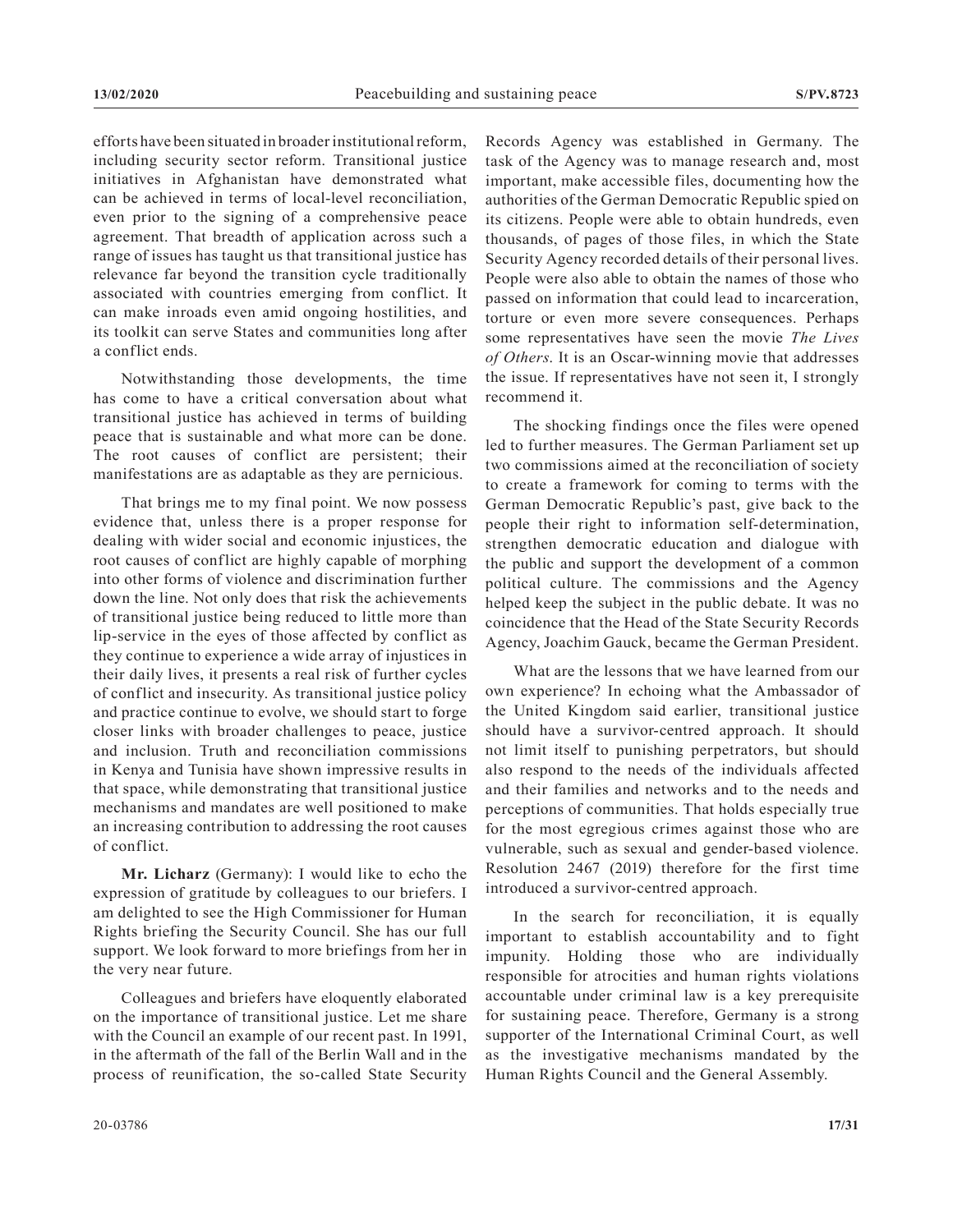National ownership can be guaranteed only by the inclusion of all, most important marginalized groups and civil society, and by the promotion and protection of everyone's human rights. Transitional justice at the local level must be embedded in a broader national discourse and policies. I listened with great interest to the very inspiring statement by Francisco de Roux about the peace process in Colombia.

Through project funding, Germany supports the peace process in Colombia and helps strengthen peace institutions involved in conflict resolution, such as the Special Jurisdiction for Peace, the Truth Commission and the Unit for the Search for Persons deemed Missing in the Context of and Due to the Armed Conflict through the German-Colombian Peace Institute.

Every country, society and community should decide for itself whether it needs outside assistance. If anyone requires such help, we should provide it to the extent possible. In order to help national solutions to progress, we support the Joint United Nations Development Programme-Department of Political and Peacebuilding Affairs Programme on Building National Capacities for Conflict Prevention through peace and development advisers, who have proven to be very apt at supporting reconciliation processes.

In that vein, we explicitly want to express our support for the United Nations toolbox. We need to strengthen the Security Council's focus on human rights, conflict prevention and respective instruments. Reconciliation and mediation capacities must be included in missions' mandates more often. The Security Council should invite commissions mandated by the Human Rights Council to brief the Council on their efforts in collecting evidence and establishing a path leading towards accountability.

In South Sudan, for example, the Commission on Human Rights has a mandate critical for collecting and preserving evidence, with a view to ending impunity and providing accountability and to make such information available to all transitional justice mechanisms. Therefore, I very much welcome the participation of Ms. Yasmin Sooka, Chair of the Commission on Human Rights in South Sudan, in today's debate. We also heard earlier that the transitional Government in Khartoum has publicly apologized to the victims of the military rule. I think that that is a very positive signal with regard to the reconciliation process in the Sudan.

The Peacebuilding Commission plays a crucial role in post-conflict situations, as well as prevention efforts. It contributes to the much-needed platform for cooperation and the exchange and sharing of lessons both within and outside the United Nations. Germany wants the Peacebuilding Commission to make more frequent use of its expertise and advisory role to the Security Council. The Security Council should also look at emerging conflicts more frequently and use mediation as a tool to prevent outbreaks, as called for by Article 33 of the Charter of the United Nations. The link between mediation and transitional justice needs to be reflected in the design of transition processes for peace to be sustainable.

No country can ever be guaranteed that violence and conflict will not reoccur. Transitional justice has no endpoint. It is a constant endeavour that we have to undertake every single day in order to safeguard ourselves and the societies in which we live against sliding back into disaster. Assuming responsibility for its past, Germany is convinced that safeguarding the human rights of all and working towards more inclusive societies is the only way to achieve reconciliation and peace.

**Mr. De Rivière** (France) (*spoke in French*): I thank the United Nations High Commissioner for Human Rights for her briefing, and I once again express to her our full confidence. I also thank Mr. De Roux and Ms. Sooka for their briefings. I will focus on five points.

First, the Colombian and South African experiences perfectly illustrate that no society can recover in a lasting manner from a crisis if a deadlock involving massive violations of human rights and international humanitarian law exists. In every case, achieving lasting peace is predicated upon establishing the truth with regard to the abuses committed, affording victims their status as victims and establishing individual and collective responsibility. It is imperative that the United Nations help States in transition to meet those challenges. Beginning with the peace negotiations stage, the United Nations must devote the necessary resources to meet them within the framework of the resources allocated to peacebuilding and development.

We commend the work of the Office of the United Nations High Commissioner for Human Rights, which enjoys the expertise to assist in developing transitional justice policies. That requires the implementation of judicial as well as non-judicial solutions adapted to the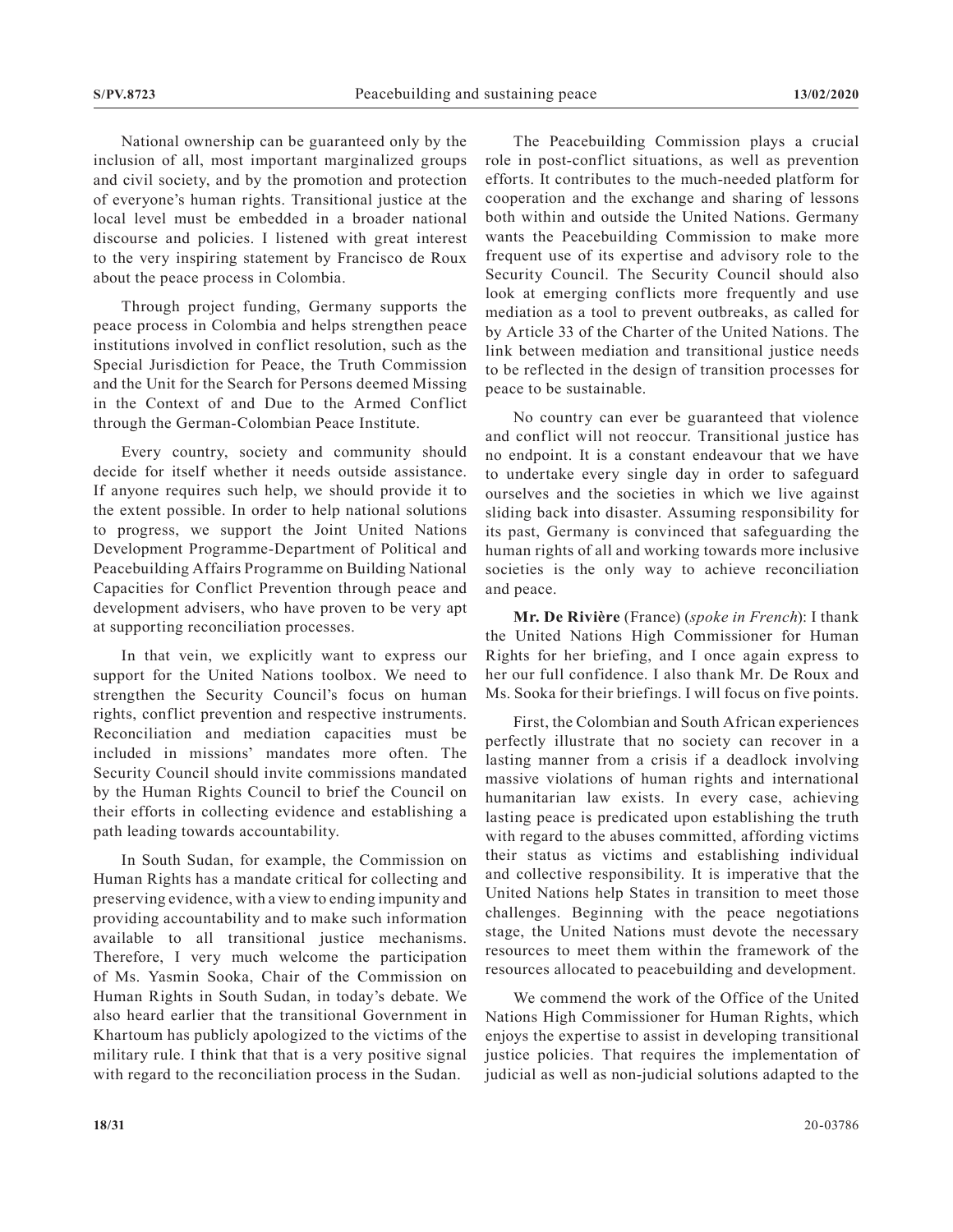specific situation of every national context, without resorting to a one-size-fits-all approach.

In the Central African Republic, we encourage the Office of the United Nations High Commissioner for Human Rights to support the establishment of the Truth, Justice, Reparation and Reconciliation Commission provided for in the Political Agreement for Peace and Reconciliation in the Central African Republic, signed one year ago. That body complements the establishment of an impartial and independent judicial system capable of responding to the call for justice demanded by the people of the Central African Republic. In that regard, we are encouraged by the investigations launched by the Special Criminal Court, which France supports in helping train its judges.

Secondly, every segment of society must be involved. Women, who are the first victims of conflicts, must be able to participate in the very development of the transitional justice policy in accordance with resolution 1325 (2000) and the women and peace and security agenda. Young people, historians, community and religious leaders and victims groups must also be able to fully play their role. Strengthening democratic governance and education are also critical prerequisites.

It is the responsibility of States to allow for remembrance and fight against historical revisionism. In the Balkans, as we commemorate the twentyfifth anniversary of the Srebrenica massacre, it is unacceptable that political leaders glorify war criminals and deny the crimes that were determined to have taken place by the criminal courts established by the Council.

Thirdly, international mechanisms must support the reform of national justice systems. Thanks to the mechanisms established for the crimes committed by Da'esh in Iraq and the atrocities committed in Syria and Burma, evidence will not disappear and those crimes will not go unpunished. France reiterates its unwavering support for the International Criminal Court, which must play a central role at the international level in the fight against impunity, in full accordance with the principle of complementarity. We call for the universal ratification of the Rome Statute and welcome States that have decided to join the International Criminal Court or cooperate with it within the framework of transitional justice, by following the example of Tunisia in June 2011 and the Sudan today.

Fourthly, the attention afforded to victims plays a fundamental role. The establishment of reparation and compensation mechanisms for victims should be widespread. That is particularly the case for victims of sexual violence, who must receive the medical, psychological, legal and social assistance that is essential for their reintegration into society. That is why we also call for supporting the Global Survivors Fund, launched by Ms. Nadia Murad and Dr. Denis Mukwege.

To conclude, I wish to pay special tribute to the families of victims of forced disappearance. We all have in mind the weekly demonstrations by the Grandmothers of the Plaza de Mayo in Buenos Aires to find their children who were abducted by the military dictatorship. That fight continues today. Sadly, those crimes are far from being a thing of the past or limited to a specific region of the world. The Syrian regime has been using those crimes systematically to eliminate all forms of opposition since 2011. The victims are peaceful activists, intellectuals, artists and ordinary Syrians, who are victims of merciless methods. The resolution of that issue is inseparable from the quest for a political solution, and the Security Council must give the resolution of the Syrian crisis its full attention.

**Ms. DeShong** (Saint Vincent and the Grenadines): We wish to join other members in thanking Belgium for organizing this briefing. We also recognize and welcome the Foreign Ministers and Deputy Foreign Ministers present, and thank High Commissioner Bachelet, Father De Roux and Executive Director Sooka for their insightful and thoughtful briefings.

Saint Vincent and the Grenadines welcomes today's discussion on transitional justice — a critical component of building and sustaining peace in many settings. We wish to recall the Security Council's discussion in November, under the United Kingdom's presidency, on the role of reconciliation (see S/PV.8668). Transitional justice facilitates reconciliation by ensuring accountability for perpetrators and offering justice for victims. Without justice, lasting and sustainable peace will remain elusive. Without reconciliation, our Council's work to build a peaceful and prosperous world will remain futile.

Transitional justice mechanisms should always form part of a larger political strategy that addresses the structural inequalities in conflict-affected societies, for the benefit of all stakeholders without discrimination. That inclusive approach should consider the different needs and abilities of all participants. Women, young people, ethnic and religious minorities, indigenous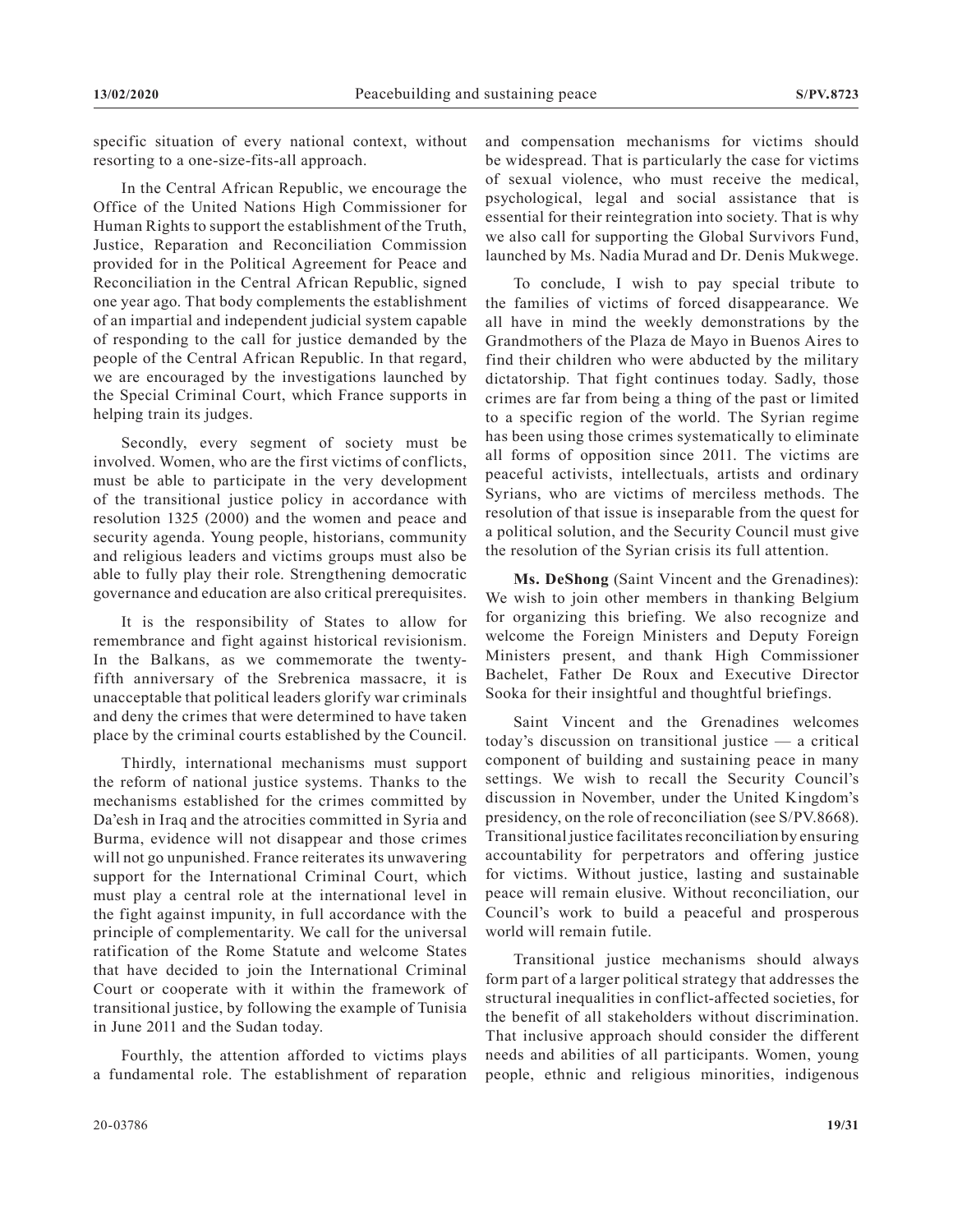populations, persons with disabilities, the elderly, constituents of rural communities and civil society representatives must always be present as crafters, participants and beneficiaries of transitional justice initiatives at all stages of the conflict cycle — before, during and after the conflict. Indeed, building trust and ensuring justice is a never-ending process.

Transitional justice mechanisms should also be complemented by sustainable development initiatives that address the root causes of insecurity and empower people to live in dignity. The Security Council should more often seek to engage the Peacebuilding Commission's strategic advisory capacities and, where necessary, make use of the Secretary-General's Peacebuilding Fund to address important governance gaps and to initiate projects and programmes that stimulate socioeconomic and political participation.

We emphasize, however, that there is no one-size-fits-all approach, as others have said. Those initiatives must always be designed with respect for local customs and values. To that end, we also welcome the African Union's continental guideline for transitional justice, adopted one year ago, which takes into account the many-sided complexities of mass violence yet privileges local traditions when delivering justice and accountability. That comprehensive road map is a credible source of best practices and lessons learned that all members of the international community may find useful.

Transitional justice safeguards institutional integrity and promotes structural improvements across the peace, security and development nexus. Welldesigned transnational justice mechanisms help to restore public confidence in State institutions. They also foster normative realignments across societies as new precedents are created to provide accountability, rehabilitation and reparations to survivors of injustices.

On the issue of reparations, it must be emphasized that there should be no statutes of limitation that prevent restitution for mass atrocity crimes, especially where those historical injustices have left legacies of underdevelopment, intergenerational traumas and social inequities in their wake. Saint Vincent and the Grenadines reiterates that the historical injustices of native genocide and chattel slavery, including the trans-Atlantic slave trade, compel all former colonial Powers to provide reparatory justice.

Saint Vincent and the Grenadines is a young nation that reclaimed its independence only 40 years ago. Like many young societies, we understand that only by healing the collective memory enmeshed deep within our social fabric can we truly come to terms with our past indignities and embrace our future possibilities. That is the lens through which we view transitional justice — a medium to bridge a painful past to a peaceful future by listening to those cries that too often go unheard.

**Mr. Wu Haitao** (China) (*spoke in Chinese*): China welcomes and thanks you, Mr. Minister, for presiding over this open debate. We thank Ms. Bachelet, United Nations High Commissioner for Human Rights, as well as Mr. De Roux and Ms. Sooka for their briefings.

Some conflict-affected countries and regions are currently faced with the arduous task of postwar reconstruction. Their conflict-weary populations eagerly look forward to an early restoration of the rule of law and justice so that they can embark on the road towards sustainable development. The United Nations peacebuilding architecture is committed to coordinating the international community's support for the reconstruction of post-conflict countries and has played a positive role in consolidating the fruits of peace and achieving sustainable development in the countries affected. The issue of transitional justice is a key component of peacebuilding. It should be addressed in the context of peacebuilding and sustaining peace and its discussion should be strictly limited to in-conflict and post-conflict situations.

First, based on the Charter of the United Nations and universally recognized international law, it is imperative to respect the sovereignty and territorial integrity of every country. It is important to respect the countries concerned in their efforts to advance their transitional justice processes step by step, in a manner consistent with their own national conditions. No models should be imposed from outside, or should any interference be permitted in their internal affairs or struggles. Only by adhering to the principle of sovereignty can transitional justice efforts be justified, thereby winning the trust of the countries concerned and promoting peace and development.

Secondly, it is necessary to help the countries concerned enhance their capacity-building, with a focus on the effective functioning of their judicial systems. In the long term, no special interim measure or external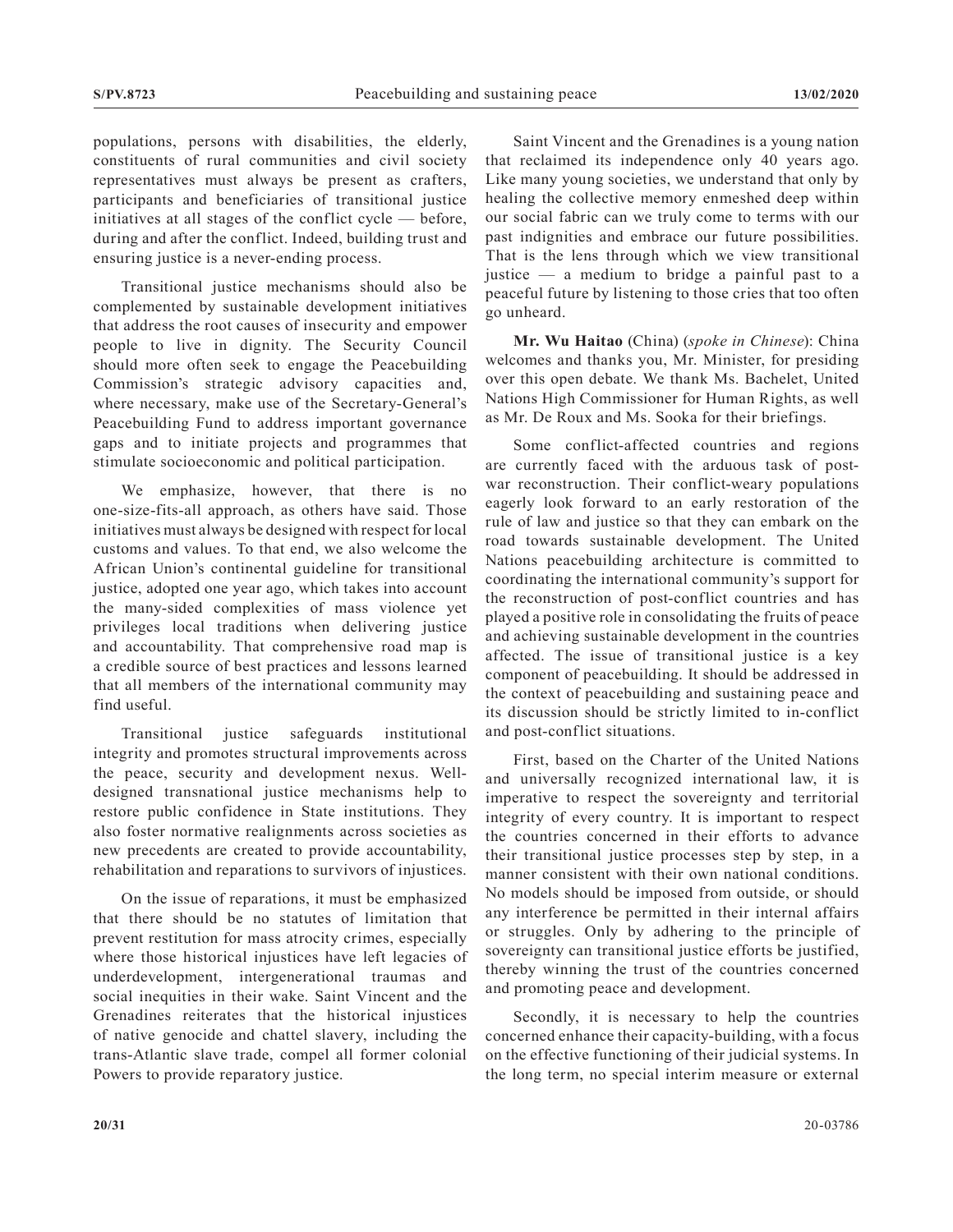measure can substitute an effectively functioning domestic judicial system. After an extended period of turmoil and conflict, the rule of law of a given country will have been seriously affected and it must be faced with shortages and challenges in financial, technological and human resources. The international community should reach out to the countries concerned and enhance their capacity-building. The Peacebuilding Commission, as a body jointly established by the General Assembly and the Security Council, with the advantage of straddling both the political security and development areas, has an important role to play in that regard.

Thirdly, the nexus between transitional justice and the political process, economic development and social integration should be viewed through the correct lens and integrated measures should be taken to promote the rule of law and judicial justice. Transitional justice is not only a legal issue but should also contribute to establishing lasting peace and stability, economic development and social progress in the country concerned, as well as the long-term well-being of local populations. Security sector reform and disarmament, demobilization and reintegration efforts should be carried out in order to advance the transitional justice process. Economic and social measures, such as poverty eradication and job creation, should also be adopted in order to promote peace, achieve national reconciliation and eliminate the latent threats of conflict.

The rule of law and justice must be highlighted at both the national and the international levels. Many of the ongoing conflicts in the world today have remained unresolved for decades, with ever-deepening rifts between the parties — a deplorable situation. Such difficult situations often represent the bitter consequences of breaching international consensus and disrupting the international order based on international law.

The basic principles of international law, such as adhering to the peaceful settlement of international disputes and prohibiting both the threat and use of force, constitute the core of the Charter of the United Nations, which underpins the contemporary international order and other obligations under international law that countries must abide by. They embody the authentic meaning of the rule of law at the international level.

As the cornerstone of the international security architecture, the Council must shoulder the lofty responsibility of upholding international law and the basic norms governing international relations. It needs to effectively advance political settlements, support good offices and mediation, maintain unity and cooperation and ensure the implementation of relevant resolutions. That is the only way in which we can truly prevent and resolve conflicts and avoid creating further differences and divisions. Efforts should be made to enable the people of the world to enjoy the same vision of peace and prosperity and to facilitate the building of a community of shared future for humankind.

As the late former Secretary-General Annan said at the General Assembly in September 2004:

"Those who seek to bestow legitimacy must themselves embody it; and those who invoke international law must themselves submit to it." (*A/59/PV.3, p. 3*)

**Mr. Singer Weisinger** (Dominican Republic) (*spoke in Spanish*): We welcome you, Sir, along with the Deputy Foreign Minister of Estonia and the Foreign Ministers of the Niger, Spain and Guatemala. I wish to thank the Kingdom of Belgium for bringing this important topic to the Security Council. We express our appreciation to our briefers, Ms. Bachelet, Father De Roux and Ms. Sooka, for their important statements. Their first-hand experiences in implementing various transitional justice mechanisms have made a major contribution to our better understanding of the advantages of those mechanisms and the challenges they face.

The genuine tragedy experienced by a post-conflict population calls for the urgent establishment of the rule of law in a State where human beings can live in freedom, human rights are respected and legislation is subject to international law. The reinstatement or establishment of the rule of law becomes imperative in order to safeguard human dignity, which is the goal of transitional justice. However, that is no easy task. We must therefore continue to examine and improve the various tools at our disposal to enhance transition mechanisms and ensure that peace and security are permanently restored to societies that have fallen victim to conflict.

When a society experiences conflict, many different kinds of victims emerge. That is why we understand that the classification of the types of victims must be taken into account when drawing up the laws, norms, protocols and regulations of truth commissions, courts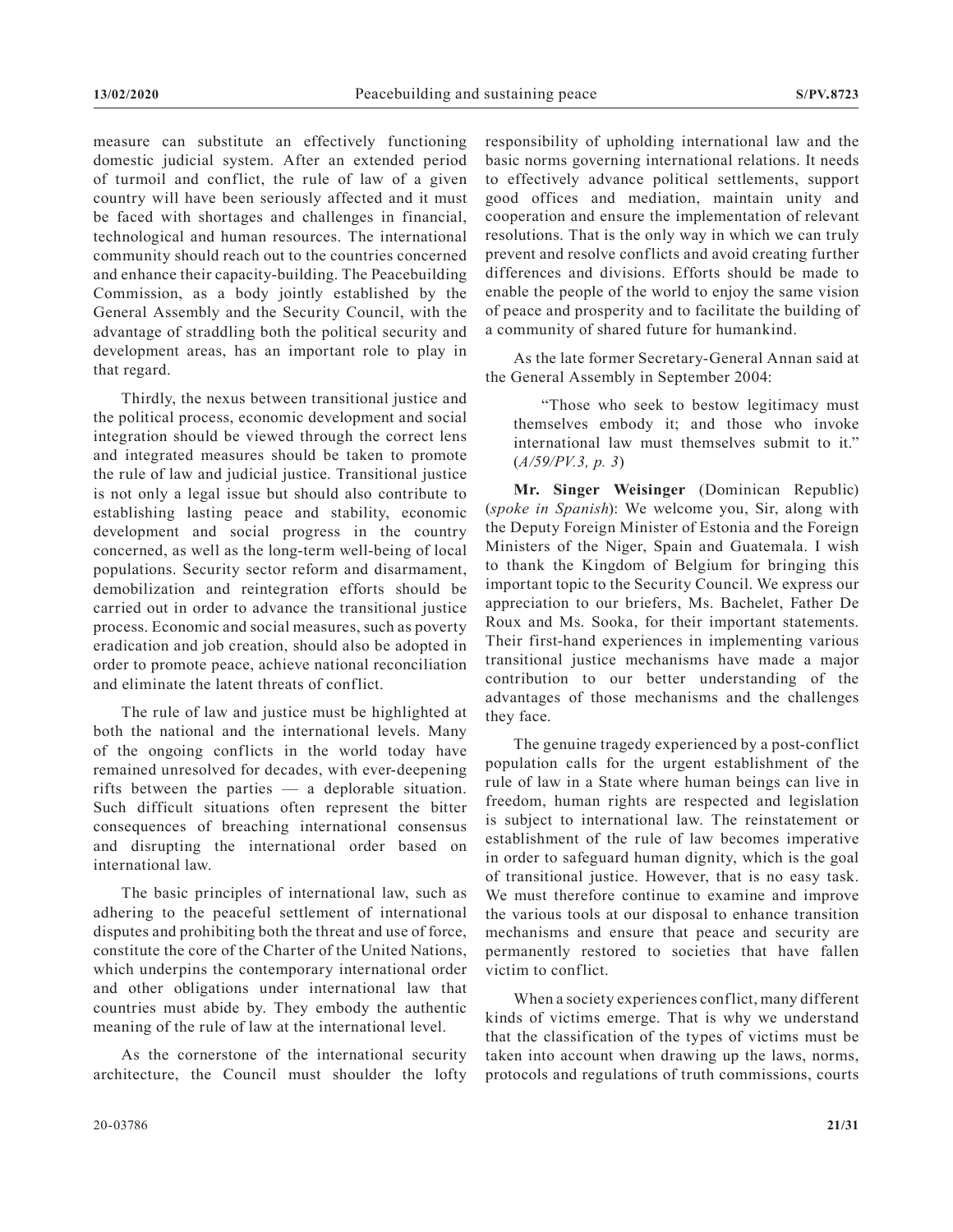and special commissions, as well as other institutions created for the post-conflict transition. That is of the utmost importance in order to directly and specifically respond to violations of rights so as to create more efficient mechanisms for reconciliation. Post-conflict processes must include specific mechanisms to provide relief and help to families, as well as to develop programmes for family reunification, the search for missing persons, the right to information about family members and reparations for moral damages.

Furthermore, the Dominican Republic would like to highlight the importance of including a gender analysis in the measures created to guarantee rights, justice, reparation and non-recurrence. The realities, needs and evolving nature of the roles of women survivors of the conflict must be taken into account, particularly with regard to preventing impunity.

We take this opportunity to congratulate the people of Colombia for their efforts to achieve a transition from a conflict situation to one of lasting peace, reconciliation and progress for its population, including both the victims and the actors involved in the conflict. There is no doubt that transitional justice presents major challenges, such as the optimization of time and budgets for the operation of the various mechanisms, the participation of victims and the development of special and specific protocols to serve as guidelines.

However, we are confident that those challenges will be successfully overcome and that the Colombian people will emerge as a stronger, safer, more resilient and more united society. During the visit of Security Council members to Colombia last year, we witnessed first-hand the efforts of the Government, the parties and the general public to implement the mechanisms for a peaceful transition. We also observed the important role that Security Council missions play and the significant support they represent within peace and post-conflict processes.

Finally, members of the Security Council must make a greater effort to promote the culture of peace. As an international community, it is incumbent upon us to fight for the restoration of peace and to foster an ideology for effective transitions towards peace, democracy, justice and guarantees of non-recurrence, avoiding at all costs the political polarization of such processes.

**Mr. Dang** (Viet Nam): I thank the Belgian presidency for organizing today's very important open debate on this topic. I also thank all the briefers for their interventions. We extend our warmest welcome to the Foreign Ministers of the Niger, Guatemala and Spain and the Deputy Foreign Minister of Estonia.

My delegation aligns itself with the statement to be delivered by the representative of Azerbaijan on behalf of the Movement of Non-Aligned Countries.

At the international level, justice plays an extremely important role in relations among States and has solidified its place in international law, including in the Charter of the United Nations itself. Similarly, at the national level, in conflict and post-conflict situations, transitional justice can play an important role in national reconciliation and development.

The United Nations in general and the Security Council in particular have attached vital importance to promoting justice, the rule of law and post-conflict national reconciliation, as well as preventing a return to conflict in the future. Over time, the Security Council has used all of its tools to address transitional justice in conflict and post-conflict contexts. I would like to share the following points in that regard.

First, justice shall be served, and justice shall serve. It can be an immediate result, but it also is a means to the long-term goal of sustainable national unity and development. All efforts to promote transitional justice and post-conflict peacebuilding need to always keep that long-term goal into consideration, including addressing the root causes of conflict.

While the past can be heavy and difficult, focusing on a future that is sustainable, peaceful and prosperous may be the way forward. We owe it to future generations to make the right choice.

Secondly, transitional justice needs to be nationally owned and nationally led. As mentioned earlier, transitional justice reflects a society's attempts to come to terms with a legacy of large-scale past abuses. Transitional justice needs to be society-based and play a harmonious role in conjunction with other attempts to heal society.

As such, the State concerned should have primary responsibility for its own transitional justice, reconciliation and future. Here I would like to underscore one point in the report of the Secretary-General, mentioned also in Ms. Bachelet's briefing: that transitional justice cannot be imported or imposed from outside. A locally led and locally appropriate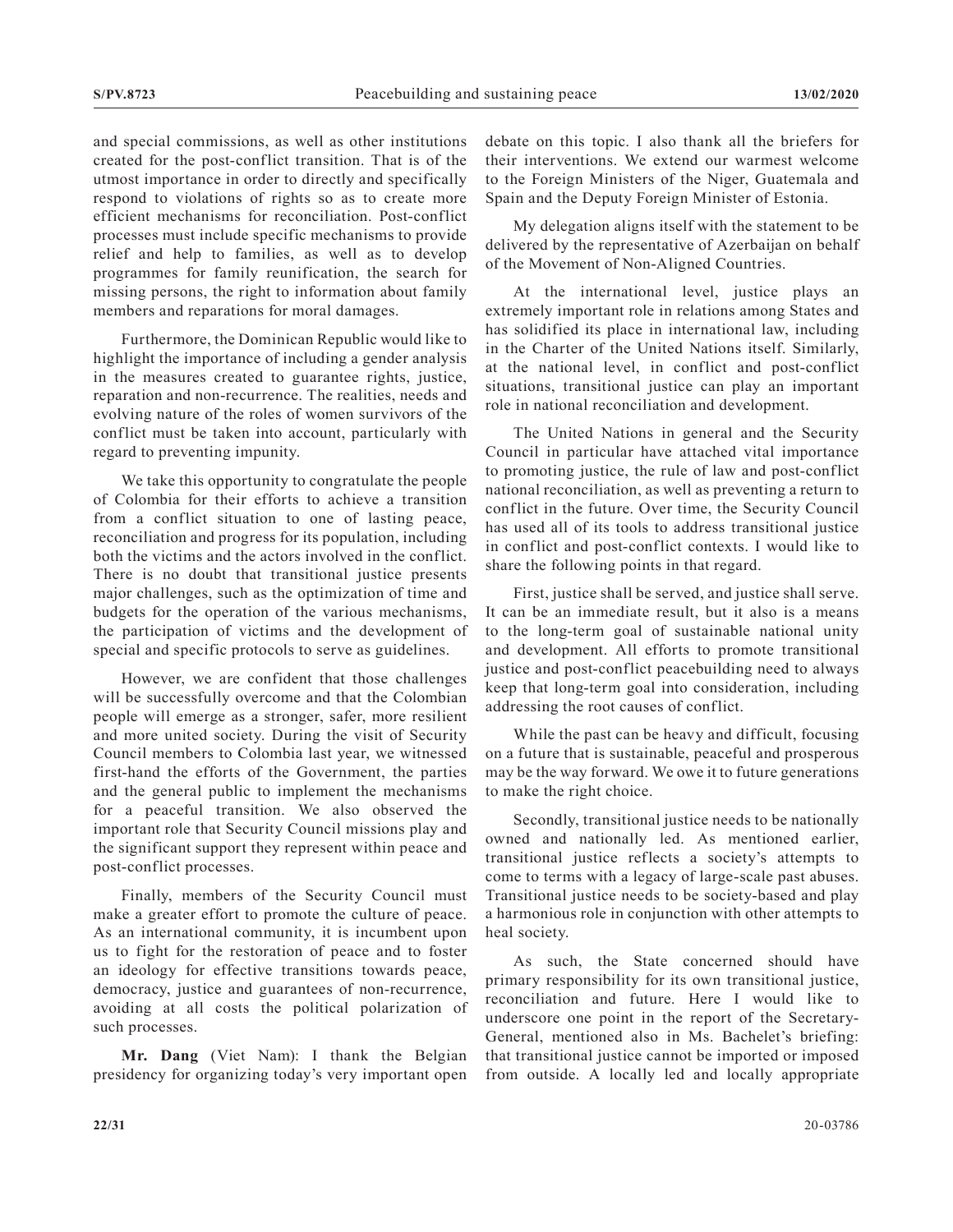implementation of transitional justice has the best chance of success. In other words, nationally owned and nationally led is the only way to go, and there can be no one-size-fits-all solution to all conflicts.

Thirdly, international assistance is crucial and can be most effective if based on national needs, particularities and capacities.

The international community should focus on helping build up and strengthen national institutions and mechanisms in accordance with national conditions. Training, knowledge and experience-sharing are very useful in most situations. Ensuring a smooth transition should be the benchmark of international assistance, especially of United Nations missions.

Fourthly, the development and implementation of the processes and mechanisms of transitional justice need to take into account their impact on and the active role of women, youth, children and other vulnerable groups in peacebuilding processes.

Fifthly, regional arrangements can play a constructive role in assisting peace and reconciliation processes, in accordance with the aforementioned points and the principles of international law.

As the central mechanism for peace, security and stability in South-East Asia, the Association of Southeast Asian Nations (ASEAN) established the ASEAN Institute for Peace and Reconciliation and other mechanisms for conducting activities on capacitybuilding, experience-sharing on reconciliation, peacebuilding and the promotion of the role of women and children.

In conclusion, based on Viet Nam's own experience, we always speak with candour and are sympathetic to countries and peoples who are going through difficult phases of conflict and post-conflict peacebuilding. They can count on our continued support inside and outside the Council.

**Mr. Nebenzia** (Russian Federation) (*spoke in Russian*): Belgium has proposed a debate on a very important topic, and we are grateful to it. We welcome the presence of Ministers here, and we also welcome Ms. Bachelet and other keynote speakers and thank them for their contribution to this discussion on the role of transitional justice in efforts towards peacebuilding and sustaining peace in conflict and post-conflict situations.

We believe that the approach formulated regarding the topic of our discussion is the right one. It is important to determine the role and the most useful forms of transitional justice in the achievement of its main goal, the establishment of a lasting peace and the prevention of the resumption of conflict. Internal armed conflicts are the main instance of the use of military force in today's world, and there is a dangerous tendency towards their proliferation against the backdrop or as the result of the overthrow or destabilization of legitimate Governments through external interference.

Conflicts do not arise by themselves, therefore in resolving each one of them we must take an approach that bears their causes in mind. Transitional justice is not always the key to establishing peace. What is important is not to get carried away and prescribe the same medicine to all patients, independently of the diagnosis or the symptoms of the disease. However, that does not mean that the extensive instruments of transitional justice available should not be used where they are necessary. That is a multidimensional phenomenon that includes not only legal but political mechanisms, and national and international efforts are essential to establish peace in specific States.

We are not convinced that the 2010 guidance note of the Secretary-General on the United Nations approach to transitional justice, which was drawn up without the participation of Member States, is right in all its aspects concerning this framework.

The United Nations has been through various phases in the use of transitional justice instruments. In the early 1990s, great hopes were pinned on the International Tribunal for the Former Yugoslavia and the International Criminal Tribunal for Rwanda, created by the Council. However, by the early 2000s, it had already become clear that this mechanism was not effective. In spite of various political statements by and positions of States, the true assessment by all parties of the work of those bodies was almost identical.

The Council, first, agreed to their costly reform, known as the completion strategy, and then opted not to replicate such mechanisms. The attention of the international community then shifted to the International Criminal Court, a body that seemed very attractive to many because, unlike the Tribunals for the former Yugoslavia and Rwanda, it was based on the principle of complementarity. It was supposed not to replace but rather complement national justice.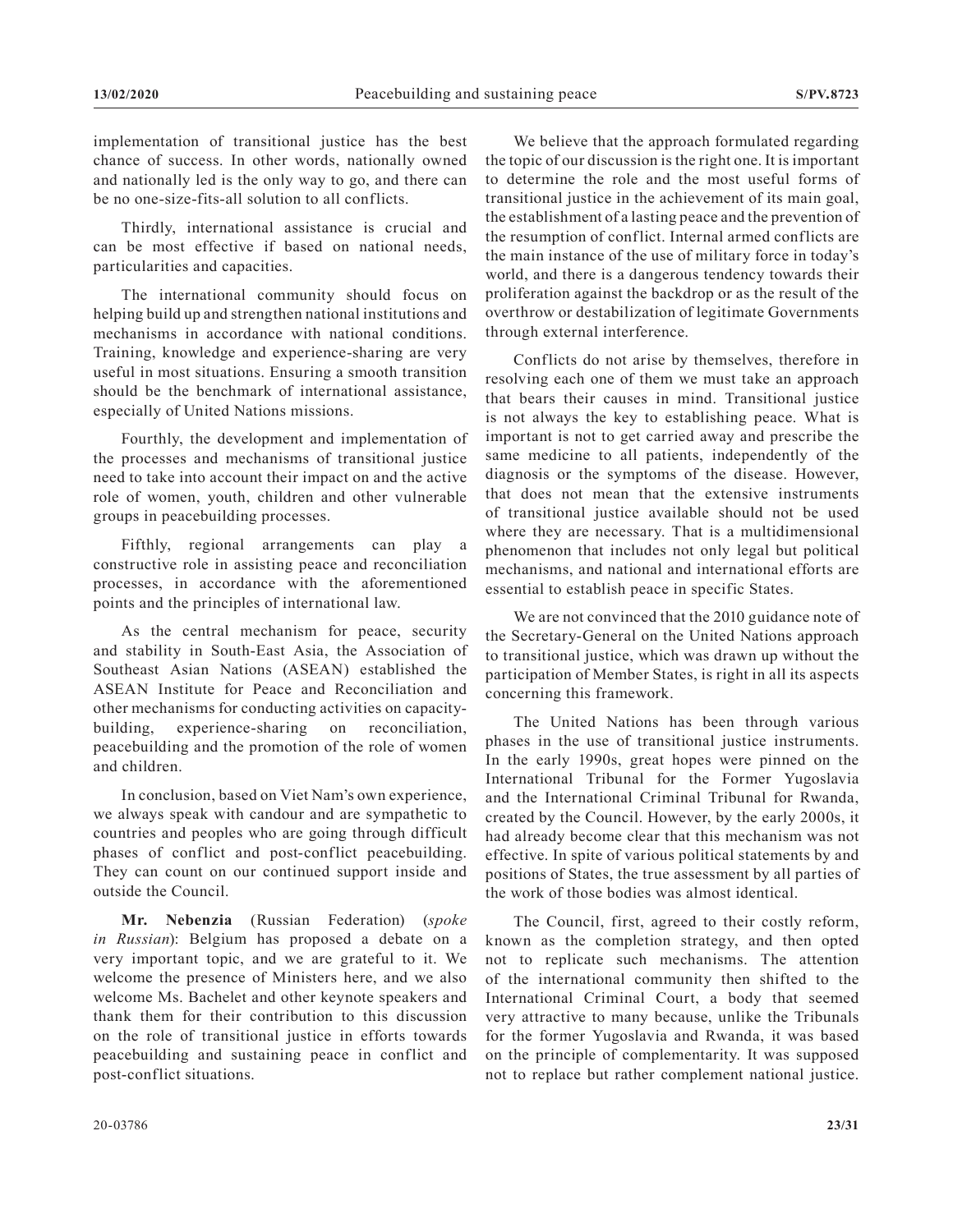However, the further activities of the Court showed that the idea of complementarity remained a dead letter, while the general trend towards the politicization of the work of international judicial bodies manifested itself in its ugliest forms.

To date, the most important international achievement in combating crimes against peace and humanity is the Nuremberg tribunal. It was created on the basis of the unity of all allies in the anti-Hitler coalition based on the principle of fair judicial procedure. That tribunal did not need any kind of completion strategy or any special and costly measures to preserve its legacy. The authority of the decisions of the Nuremberg Tribunal are indisputable, in spite of all the time that has elapsed.

Let us come back to today's world. By the mid-2000s, it had become clear that the most effective forms of transitional justice were those based on national dialogue in conflict-affected countries, complemented by United Nations efforts. Establishing a post-conflict reality is impossible without focusing on local traditions and specific features. In some places, for purposes of reconciliation truth and reconciliation commissions are needed, but in others traditional mechanisms are required, such as the Gacaca trials in Rwanda.

Since sound national reconciliation is the determining factor in the successful resolution of a conflict and preventing its resumption, we believe the United Nations must focus its efforts on providing the most appropriate forms of technical assistance to restore a national justice system and law-enforcement bodies destroyed by conflict. In this process, the United Nations must be an actor that provides examples of good practices and proposes solutions rather than creating problems. In this connection, it is not always acceptable for unconditional demands to be made by the United Nations, such as the unacceptability of amnesty or the primary role of an international component in mixed judiciary and investigative bodies.

It is important to openly discuss cases of the abuse of transitional justice. In United Nations documents, it is common for such mechanisms to be written about only in the most superlative terms. The only criticism we hear relates to the lack of political support, the lack of financing or the fact that the victims of crime do not have an appropriately active role.

At the same time, mechanisms of transitional justice should not be used to consolidate the victory of one party to a conflict over the other or to settle political accounts, neither should they be used to elicit foreign interference in the internal affairs of a State weakened by conflict.

In addition, transitional justice must be distinguished from direct political manipulation in the guise of fighting impunity, a practice that, unfortunately, is taking root in our Organization. A sad example is the illegitimate International, Impartial and Independent Mechanism to Assist in the Investigation and Prosecution of Persons Responsible for the Most Serious Crimes under International Law Committed in the Syrian Arab Republic since March 2011.

The way to genuinely contribute to ensuring the accountability of foreign terrorist fighters, including those active in Syria, would be to repatriate them and try them in courts of national jurisdiction, in accordance with counter-terrorism conventions, in keeping with the obligation, under those conventions, to extradite or prosecute them. Of course, that would be based on the principle of the inevitability of punishment and its proportionality to the crime committed.

We are convinced that the issues of transitional justice in the work of the Security Council should not be reduced to the search for a universal formula, but rather should reflect country-specific realities and the mandates of peacekeeping and political missions. The United Nations should not dictate but should encourage and complement national initiatives.

**The President** (*spoke in French*): I wish to remind all speakers to limit their statements to no more than four minutes in order to enable the Council to carry out its work expeditiously. Delegations with longer statements are kindly requested to circulate their texts in writing and to deliver a summarized version when speaking in the Chamber. The red light on the collar of the microphone will begin to flash after four minutes have elapsed. I also wish to inform all concerned that we will suspend this open debate at 1 p.m. and resume it at 3 p.m.

I now call on the Minister for Foreign Affairs of Guatemala.

**Mr. Brolo Vila** (Guatemala) (*spoke in Spanish*): Allow me to congratulate Belgium on its presidency of the Security Council, and particularly Minister Goffin for convening this open debate, which reminds us that, in any peacebuilding process, transitional justice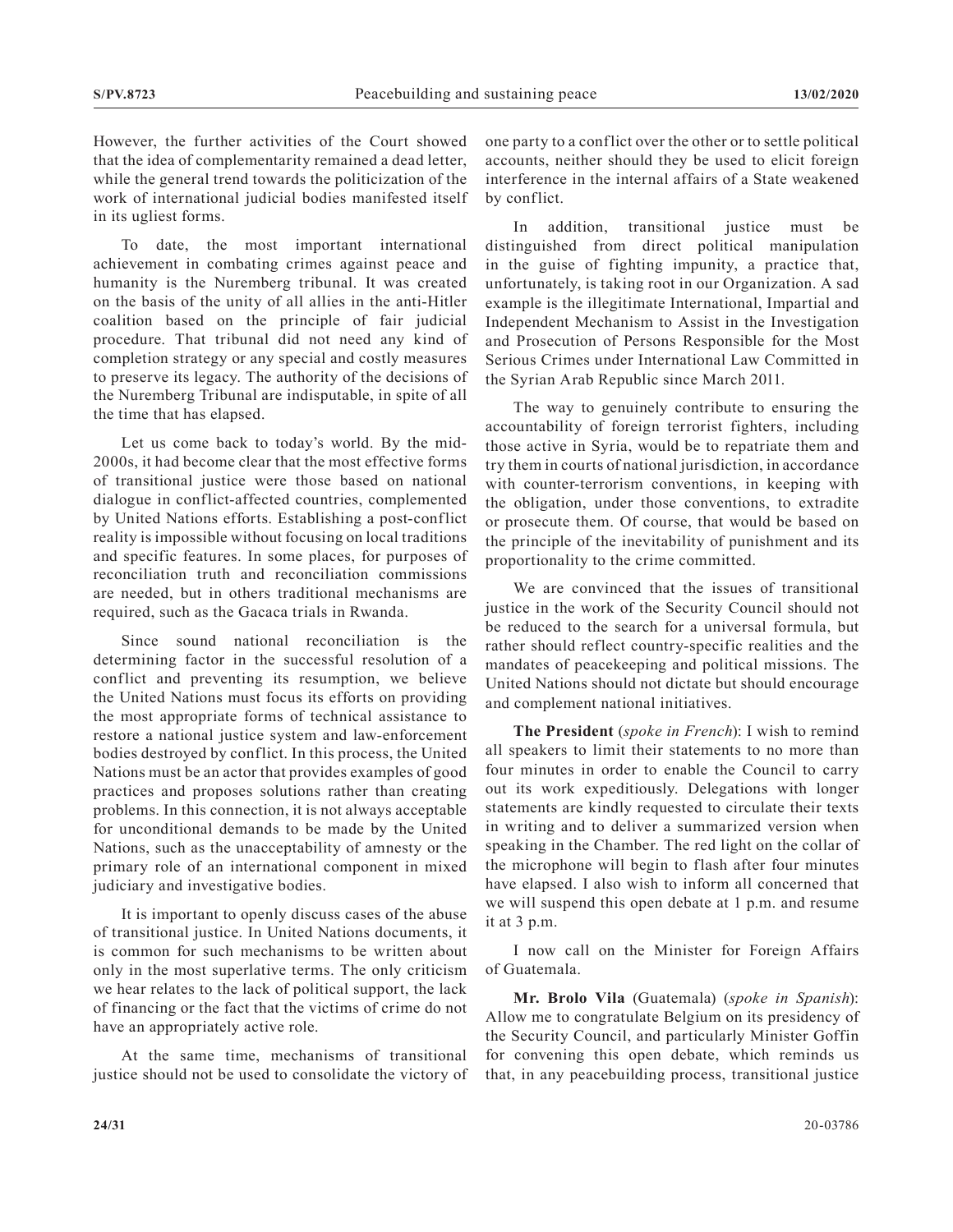mechanisms are critical to achieving a firm and lasting peace with a view to reconciling people in conflict.

I appear before the Council for the first time, as the Foreign Minister of the Republic of Guatemala, because of the importance that the new Guatemalan Administration attaches to this issue and to the various organs of the United Nations. I take this opportunity to represent the Government of President Alejandro Giammatei Falla, who is determined to provide security and welfare to its citizens and has prioritized human dignity and the common good through the application of justice. One of the strategic pillars of the Government policy plan for the period 2020 to 2024 recognizes the vital role of multilateralism, in particular the role of the Security Council in the maintenance of international peace and security

Our Government is making efforts to achieve a true national reconciliation that will allow us to reduce social polarization and build the confidence, governance and legal stability that will attract investment and promote the economic and comprehensive development of society so as to guarantee that the Guatemalan people are never again pitted against one another. Moreover, we believe that it is vital to look ahead, build a future and find spaces for dialogue and negotiation in the search for common objectives that will benefit the entire population.

Following the signing of the peace agreements in Guatemala in 1996, the Peace Secretariat was created as an entity that advises and coordinates the implementation of those agreements at the national level. That model institution has contributed to peacebuilding efforts.

Guatemala has made efforts to strengthen its justice system. Now, at the beginning of President Giammatei's Administration, the Government will continue to prioritize ensuring access to justice and strengthening the relevant institutions in an effective and responsible manner.

Regarding its role and international commitment to peace, the State of Guatemala has historically contributed military personnel to peacekeeping operations as a special component of its foreign policy and currently has Blue Helmets deployed in seven peacekeeping missions. Guatemala reiterates its commitment to the Council to continue sending troops, as such missions are one of the Organization's noble tasks to help those in extremely adverse circumstances.

Global challenges, such as the maintenance of peace and security and respect for human rights, must be addressed in this forum, as they require the united political will of the international community. Seventyfive years after the creation of this Organization, we believe in the critical role of the United Nations in resolving conflicts and promoting the rule of law.

**The President** (*spoke in French*): I now call on the Minister for Foreign Affairs, European Union and Cooperation of Spain.

**Ms. González Laya** (Spain) (*spoke in Spanish*): I address the Security Council for the first time as Minister for Foreign Affairs, European Union and Cooperation of Spain — a country that is today a robust democracy, a State governed by the rule of law and scrupulous respect for human rights. However, Spain is also aware that, barely one generation ago, it suffered a bloody civil war that led to a long dictatorship. Even after it became a democracy, the country suffered the ravages of terrorism.

We firmly believe in our model, which is based on democratic transition and is embodied in the 1978 Constitution. It was a true experiment in transitional justice put into practice. However, we recognize that we must continue to respond to the demands of citizens and civil society. Our experience shows us that no country is immune to the enormous risk of hate speech and fearmongering, which can easily degenerate into human rights violations, the rejection of the principles and values of democracy and, ultimately, conflict.

That is why Spain's transitional justice efforts are both internal and international. At the national level, we adopted the Historical Memory Law in 2007 in order to leave no one behind by listening to the testimony of victims and preserving their memory so that they are not forgotten.

At the international level, Spain is firmly committed to transitional justice processes around the world. In the 1980s, Spain supported the efforts of the Contadora Group that led to the Esquipulas I and II Agreements. Today Spain works with the United Nations to support the transitional justice process in Colombia.

We must repeatedly affirm that peace and justice are not contradictory realities. There can be no sustainable peace without justice, while justice cannot be achieved without truth, accountability and recognition for the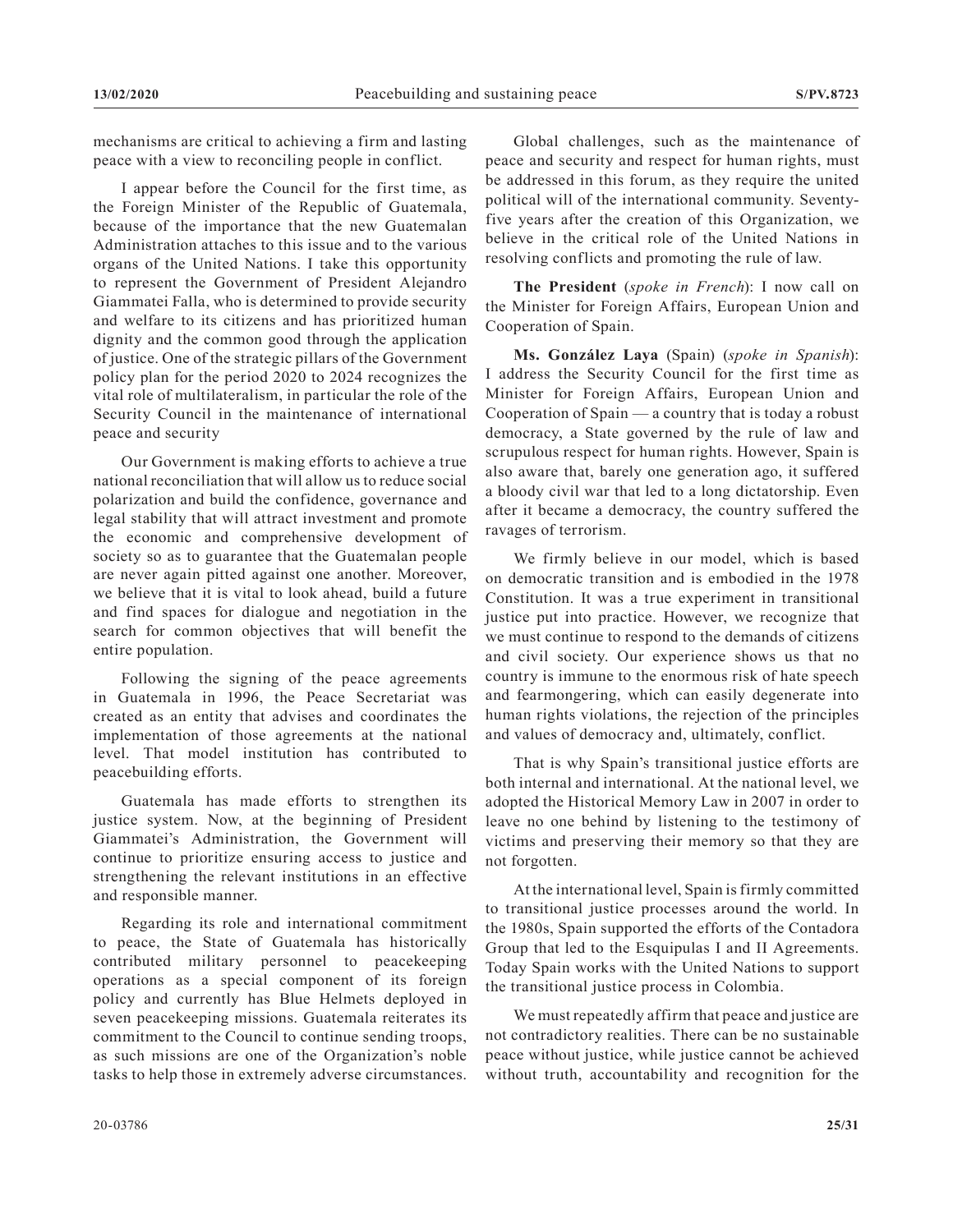dignity of victims and reparations for them. In that connection, I would like to highlight three elements.

The first is the fight against impunity. The international community has developed a valuable instrument to achieve that objective — the Rome Statute. That is why we believe that the members of the Council must cooperate with the International Criminal Court. We must strengthen the Court, revitalize it to make it more efficient and broaden its base — the number of States parties — if we are to enshrine the universality of justice. The process beginning this year to elect the new prosecutor and six judges gives us a perfect opportunity to do so.

Secondly, the dignity of victims must be respected. Caring for the victims of terrorism and of repression against the defenders of democracy is a priority for my Government. Not only do they deserve recognition and reparation, but their testimony is also an extremely effective preventive tool. That is why we believe that the Council should take into account the synergies among the agendas on the protection of civilians, on children and armed conflict and on women and peace and security. The role of women is essential in any transitional process. Their inclusion must be crosscutting and applied to decision-making centres. In that connection, Spain, together with Finland, has undertaken to achieve that objective by 2025 through Commitment 2025.

Thirdly and lastly, the truth and guarantees of non-repetition are key. I urge the members of the Council to bear that in mind in defining the mandates of peace missions or of Special Representatives of the Secretary-General. This year our Organization, which strives to achieve universal peace and which Spain supports unwaveringly, turns 75. Much remains to be done, but we know the way. We must continue to believe in multilateralism because it alone can consolidate peace in those countries where that has yet to be achieved.

**The President** (*spoke in French*): I now give the floor to the representative of Japan.

**Mr. Ishikane** (Japan): Facing the past and seeking a better future — that is the spirit at the centre of international transitional justice. Successful transitional justice initiatives contribute to building and sustaining peace and, in the long term, to achieving Sustainable Development Goal 16 by strengthening institutions and establishing the rule of law, which are crucial to making

lasting peace possible. It is important to make sure that transitional justice initiatives do not harm peace but rather help sustain it.

I believe that trust is what makes a peaceful society — trust among people and trust of the people in their Government. A society that has endured conflict often lacks the foundation for trust or has seen that foundation destroyed in the course of conflict. In such moments, people are full of fear, uncertainty and grievances and are deprived of access to justice. That is exactly why the human security approach is so important in the implementation of transitional justice initiatives. What we should aim for is not solely to punish perpetrators through a top-down approach but also to support the transformation of our society into a State where people can lead an empowered life free from fear. The building of strong, effective and trustworthy institutions is an integral part of building and sustaining peace and should remain a crucial part of transitional justice as well.

Here I would like to emphasize that legitimacy, inclusivity and local ownership are key to the successful implementation of transitional justice, particularly with regard to institutional reforms. There is no one-size-fitsall approach. Rather, the local context, history and culture in each case need to be taken into account. Transitional justice processes and mechanisms must be considered legitimate and inclusive and be based on local ownership if they are to gain the trust of the population. International support must aim at helping countries engaged in a transitional justice process in their endeavour to stand on their own feet.

Japan is committed to supporting the development and improvement of judicial and security systems and institutions. We have continuously supported conflict-affected countries, such as Côte d'Ivoire, the Democratic Republic of the Congo, Mali, Afghanistan and Iraq, by providing capacity-building and supporting judicial and security-sector reform. Japan is also actively involved in United Nations efforts for building and sustaining peace and is a proud advocate of the importance of institution-building, including in the context of transitional justice. Last month, Japan was appointed one of two vice-Chairs of the Peacebuilding Commission for 2020. Japan looks forward to working closely with Canada as Chair and Colombia as co-Vice-Chair. We would like to take that opportunity to further strengthen cooperation between the Commission and the Security Council.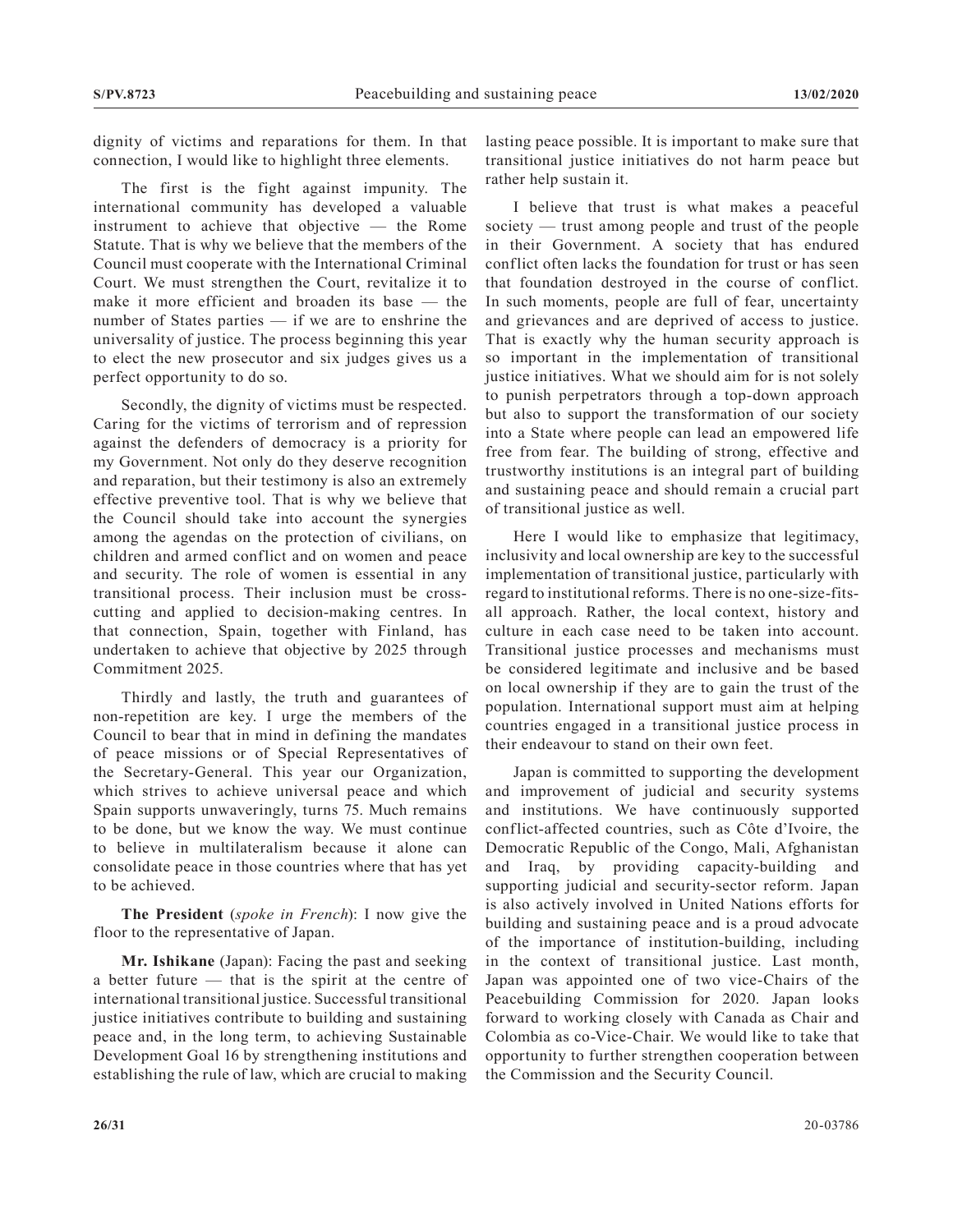**The President** (*spoke in French*): I now give the floor to the representative of Norway.

**Ms. Juul** (Norway): I thank you, Mr. President, for having convened this important meeting. We welcome the crucial input from the briefers, including the United Nations High Commissioner for Human Rights.

I have the honour to speak on behalf of the Nordic countries, Denmark, Finland, Iceland, Sweden and my own country, Norway.

Transitional justice exposes the human dimension of a conflict by putting the rights of victims first. In societies emerging from conflict, inclusive and effective responses are an investment in peace, stability, justice and democracy. Transitional justice consists of a broad set of measures, from ensuring accountability for international crimes, honouring victims' right to truth and acknowledging their suffering to providing reparation for damage done. Effective and inclusive institutions at all levels have a vital role. The whole of society must come to terms with the past and work towards reconciliation. Yet this is not easy. Transitional justice measures are set up in complex and sensitive political circumstances. We have experienced in peace negotiations that one of the most difficult questions is impunity. Those with the most power to end conflicts are often the least likely to submit to justice for their crimes.

As we have heard this morning, the Colombian peace agreement showed that the goals of peace and justice for victims could be mutually reinforcing. Today, three years into the agreement's implementation, the Truth Commission, the Special Jurisdiction for Peace and the Search Unit for Missing Persons are fully operational. Support from the Security Council played a crucial role. While not without challenges and controversies, Colombia's experience with transitional justice, though crucial in its own regard, also provides us with important lessons for other peace processes.

Civil society, in particular women, should be included, from the design to the implementation of transitional justice mechanisms. Women must be seen as peacebuilders rather than victims. By integrating a gender equality perspective, conditions are improved for inclusive and democratic societies where human rights are respected. One Nordic example is the specialized police teams to the United Nations mission in South Sudan. They support the national police in

preventing, investigating and prosecuting sexual and gender-based violence.

Let me mention four measures that the United Nations can take to strengthen our work. First, the mandate of United Nations peace operations should include support for nationally owned transitional justice initiatives. Here we can draw lessons from the United Nations Multidimensional Integrated Stabilization Mission in Mali and the United Nations Organization Stabilization Mission in the Democratic Republic of the Congo. Secondly, United Nations envoys and special representatives should be encouraged to promote transitional justice initiatives and inclusion at all levels of peace processes. Thirdly, the Council must strengthen its partnership with regional organizations, including the African Union, which last year adopted a transitional justice policy to support reconciliation. Finally, the advisory role of the Peacebuilding Commission to the Council could be better utilized. There are valuable lessons learned from countries that have gone through transitional justice processes.

When done right, transitional justice is transformative, providing local institutions with legitimacy for the challenging path towards lasting peace. When war-torn societies take decisive steps towards peace, we, the international community, should support those efforts in every possible way. The victims of conflict deserve nothing less.

**The President** (*spoke in French*): I now give the floor to the representative of Liechtenstein.

**Mr. Wenaweser** (Liechtenstein): At the heart of our discussion today is the question of how peace and justice correlate to each other. The Council has answered that question by stating that a comprehensive approach to transitional justice, including the promotion of healing and reconciliation, is critical to the consolidation of peace and stability. That is a clear and strong statement, and we fully agree with it. Such a comprehensive approach encompasses the dimensions of truth, justice, reparation and guarantee of non-recurrence — that is, prevention.

The overall purpose of transitional justice is indeed to help societies overcome a difficult, often painful, past, promote reconciliation and support a common way forward towards sustainable peace. Transitional justice is therefore also a key component of conflict prevention and the implementation of Sustainable Development Goal 16. National ownership of such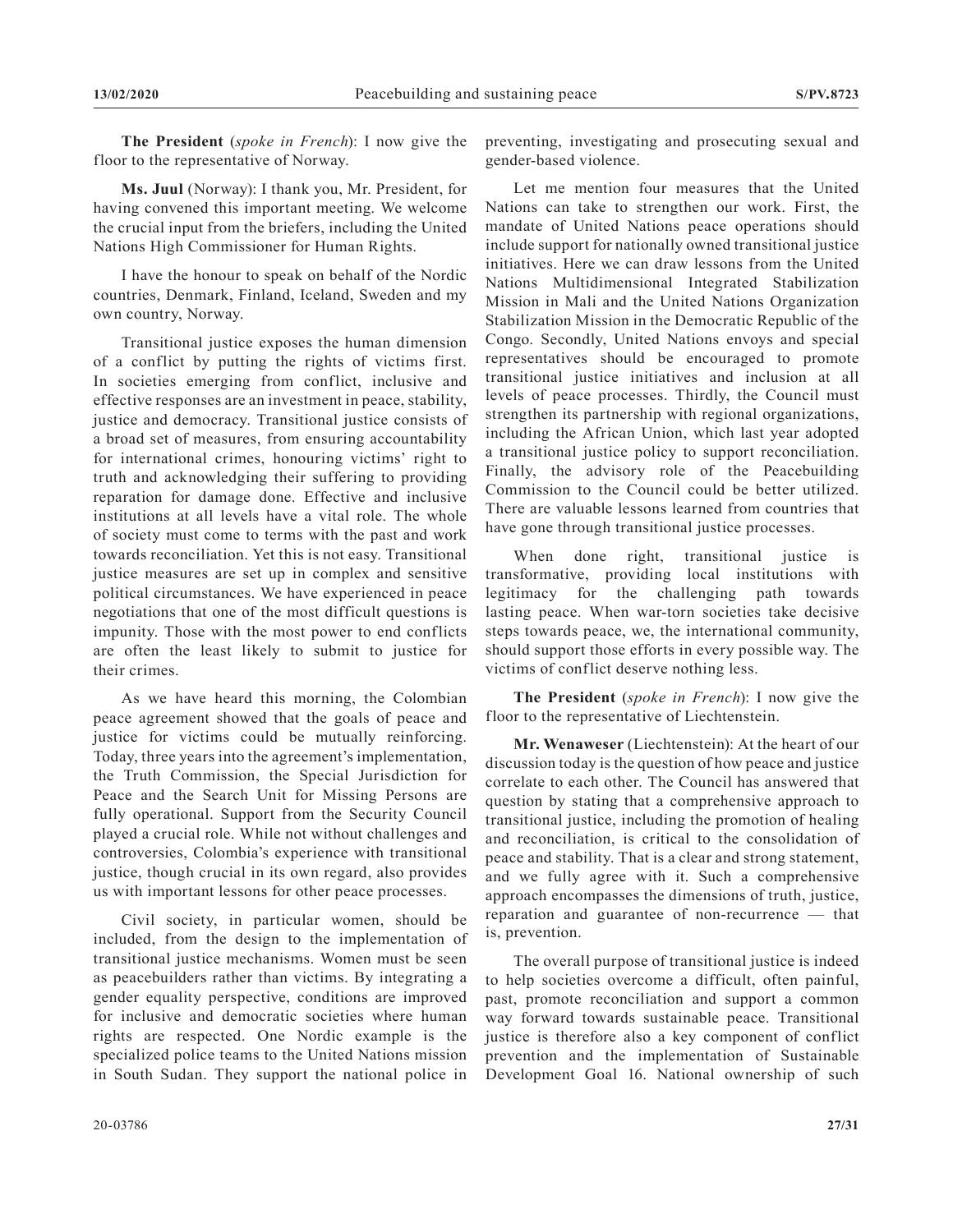processes is essential. But in many cases, in particular where atrocity crimes were committed on a large scale, international or regional assistance may be not only helpful but, indeed, necessary.

There are various examples where truth and reconciliation commissions have played a supportive role in post-conflict situations. A commitment to the right to truth is indispensable. Anyone who has suffered atrocities has the right to know who is responsible; anyone whose family members have disappeared has the right to know their fate and whereabouts. Every society where such crimes have taken place has the right to learn about its history, without lies or denial. They are inevitably painful processes, but they form the basis for moving forward together and for taking the measures necessary to ensure that the same does not happen again. Those processes also give victims their rightful place in the discussion — a place that they are too often denied. We heard in yesterday's discussions (see S/PV.8721) how often children's grievances and calls for justice are neglected in peace processes, with devastating results for sustainable peace. Similar things can be said with respect to the women and peace and security agenda. In addition to securing justice for individual violations, transitional justice has to address, in particular, the context of gender inequality and injustice, which gives rise to conflict.

If the Council has a strong conceptual basis from which to work, its practical record is a different story. To begin with, there is no collective political will in the Council's membership to translate thematic agreements on justice into practice. In the case of Myanmar, it has not even seriously considered, let alone acknowledged, the unanimous decision of the International Court of Justice, the principal judicial organ of the United Nations, on the provisional measures to be taken by the authorities of Myanmar on the basis of the Convention on the Prevention and Punishment of the Crime of Genocide. In so doing, the Council misses a unique opportunity to help guarantee non-recurrence.

In the ongoing conflict in the Syrian Arab Republic, it has essentially ignored the accountability and justice dimension and passed the ball to the General Assembly, which established the International, Impartial and Independent Mechanism to Assist in the Investigation and Prosecution of Persons Responsible for the Most Serious Crimes under International Law Committed in the Syrian Arab Republic since March 2011, as a result. But, in fairness, there is also a conceptual difficulty

with giving transitional justice tasks to the Council. Of course, there are peacekeeping operations — and the very useful concept note (S/2020/98, annex) has listed those operations where the Council has included relevant elements in their respective mandates. But for the most part, the Council will not stay engaged for the long years that are often required to provide transitional justice.

The United Nations body most underutilized in that respect appears to be the Peacebuilding Commission (PBC), which has the mandate "to support the development of integrated strategies in order to lay the foundation for sustainable development", of which transitional justice is a key ingredient. Ongoing discussions on the PBC should therefore place strong emphasis on that dimension. The United Nations system should be equipped to assist all States that do not have a PBC configuration but still face transitional justice challenges.

It is a convenient talking point to say that there can be no peace without justice, although it is less in vogue today than it was a few years ago. In practice, however, we often prioritize peace over justice — certainly the Council does. How often have we heard in this Chamber that the involvement of the International Criminal Court (ICC) in Darfur — ironically, mandated by the Council — was not only unwarranted but, in fact, harmful to peace and stability in the Sudan? As it turns out, the authorities in the Sudan seem to have come to a different conclusion. We are following very closely reports concerning a possible transfer of those indicted by the ICC, in connection with the crimes committed in Darfur. The mere fact that those discussions are taking place is the strongest possible statement in support of the relevance of justice for sustainable peace. We hope, of course, that we will witness those transfers. Trials in The Hague would be a late and partial form of relief for the suffering of the victims of the genocide in Darfur. They would illustrate how short-sighted the approach of the Council to the challenge of peace and justice remains, 75 years after its creation.

**The President** (*spoke in French*): I now give the floor to the representative of Azerbaijan.

**Mrs. Baghirova** (Azerbaijan): I have the honour to deliver this statement on behalf of the Movement of Non-Aligned Countries.

At the outset, we would like to congratulate Belgium on its assumption of the presidency of the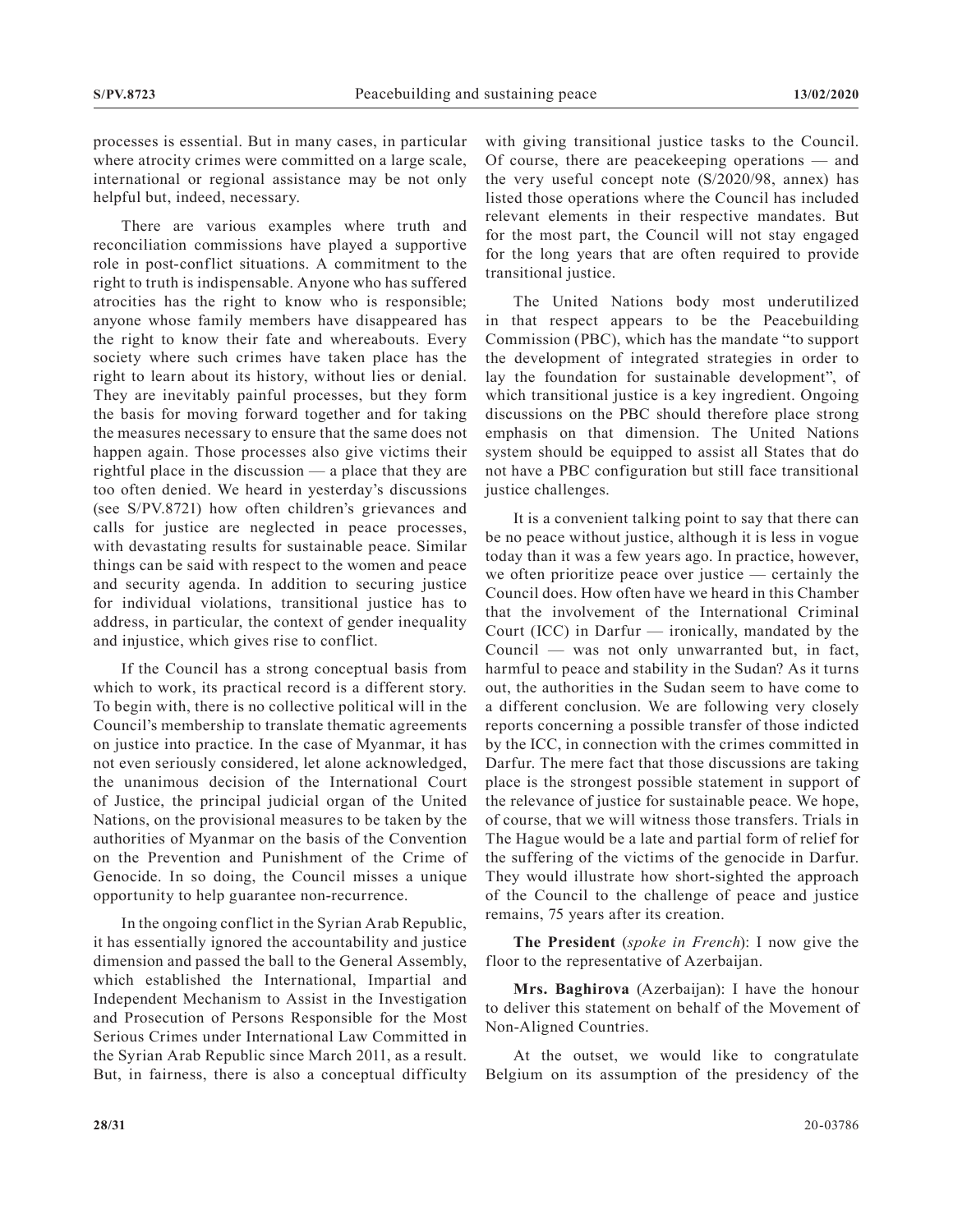Security Council and pay tribute to His Excellency Mr. Philippe Goffin, Minister for Foreign Affairs and Defence of Belgium.

We should also like to welcome Her Excellency Ms. Michelle Bachelet, United Nations High Commissioner for Human Rights, and other briefers to today's open debate.

Promoting and sustaining international peace is a key issue for the Non-Aligned Movement. The Movement and its member States have historically opposed war and supported peace, fought against colonialism and neocolonialism, rejected all forms of racism, racial discrimination, xenophobia and related intolerance and struggled to suppress slavery and the slave trade.

The Movement reaffirms and underscores its principled position and commitment with regard to the promotion of the pacific settlement of disputes, in accordance with the Charter of the United Nations, international law and the relevant United Nations resolutions, including those adopted by the Security Council. The strengthening of the role of the United Nations in the peaceful settlement of disputes, conflict prevention and resolution, confidence-building, national reconciliation, and post-conflict peacebuilding, rehabilitation, reconstruction and development contributes to the strengthening of international peace and security and to saving future generations from the scourge of war and armed conflict.

The States members of the Movement stand ready to take effective measures for the suppression of acts of aggression or other breaches of the peace to defend, promote and encourage the settlement of international disputes by peaceful means in such a manner that international peace and security and justice are not endangered.

The Movement also stresses that the root causes of conflict should be addressed in a coherent, wellplanned, coordinated and comprehensive manner, with other political, social, economic and developmental instruments. During their eighteenth summit, held in Baku in October 2019, the Heads of State and Government of the Non-Aligned Movement took note of the importance and merit of the concept of sustaining peace, as understood in the resolutions adopted by the General Assembly (resolution 70/262) and the Security Council (resolution 2282 (2016)), and reaffirmed the primary responsibility of national Governments and

their leadership and ownership in identifying, driving and directing priorities, strategies and activities.

The Non-Aligned Movement also emphasizes the need for the involvement of all segments of society in peace processes, including women and youth, who can play an important role in the prevention and resolution of conflicts, as well as in peacekeeping and peacebuilding efforts and in building peaceful and resilient societies. Inclusivity is key to advancing national peacebuilding processes and objectives in order to ensure that the needs of all segments of society are taken into account.

The Non-Aligned Movement proceeds from the strict belief that the observance of the principles of international law and the fulfilment in good faith of the obligations assumed by States, in accordance with the Charter of the United Nations, are of the greatest importance for the maintenance of international peace and security. Based on that premise, in cases in which violations of international law take place, those responsible must be held accountable in order to prevent their recurrence and seek sustainable peace, justice, truth and reconciliation. Otherwise, impunity would run rampant and perpetrators would be de facto encouraged to continue committing their crimes.

In conclusion, the Non-Aligned Movement underscores that there can be no development without peace, and no peace without development. Therefore, we should redouble our collective efforts to enhance the synergies created by peacekeeping and peacebuilding activities, as appropriate, and attain the overall objective of sustaining peace, thereby fulfilling the commitments made when our Heads of State and Government adopted the 2030 Agenda for Sustainable Development.

**The President** (*spoke in French*): I now give the floor to the representative of Brazil.

**Mr. Vieira** (Brazil): Let me first commend Belgium for having organized this open debate and the briefers for their insightful presentations. Coming to terms with the past to work towards a just and peaceful future is at the core of transitional justice strategies and should inform the Security Council's discussions on postconflict strategies.

Brazil would like to highlight four main points in today's debate.

First, there are no universal recipes for transitional justice processes. In order to be effective, transitional justice strategies should not only take into account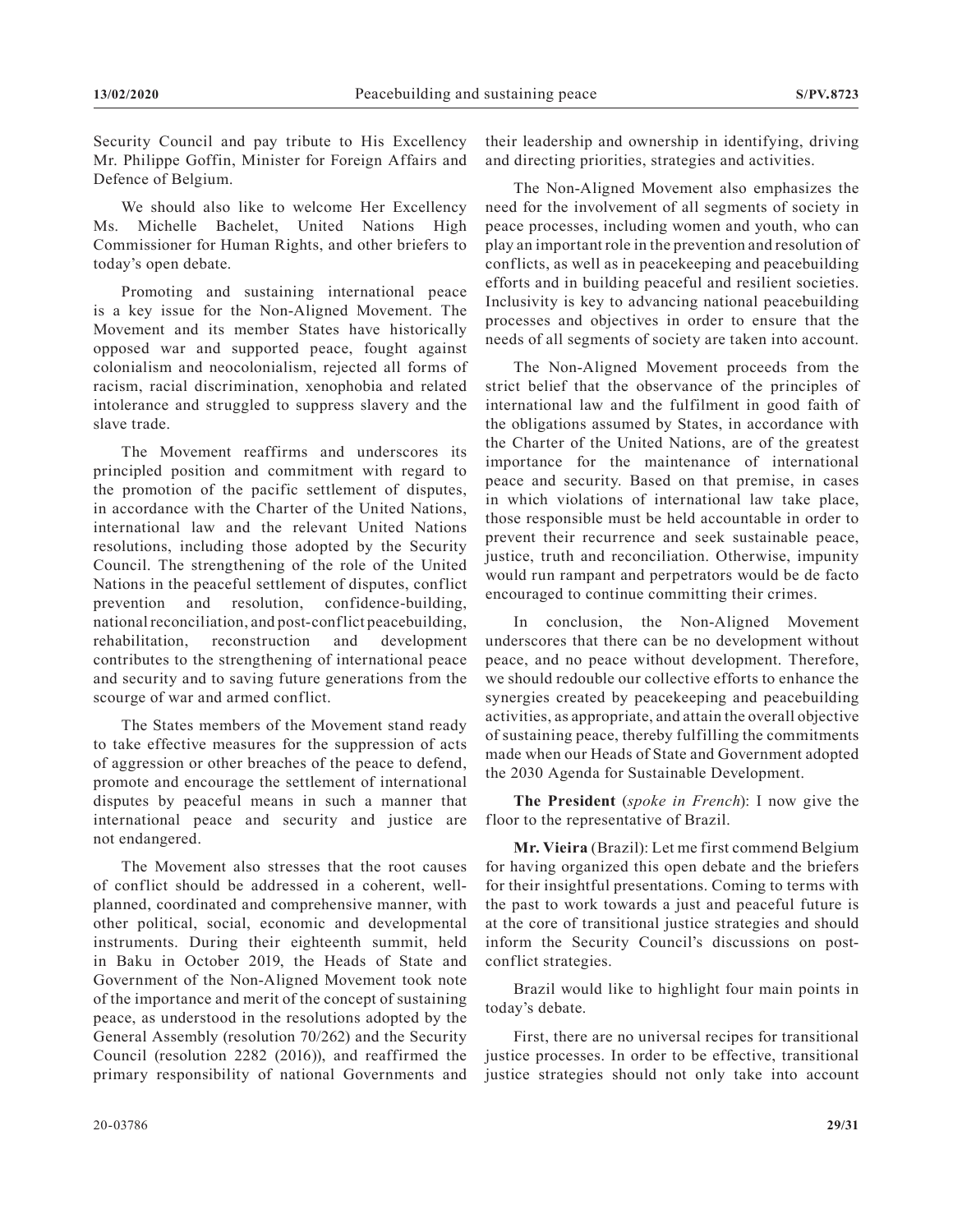the local context, but also be based on widespread consultations among different sectors of societies emerging from armed conflict. Moreover, national and local actors, especially women and youth, should be directly involved in the implementation of transitional justice programmes in order to ensure their sustainability. Developing an approach that is sensitive to the situation of the most vulnerable groups in post-conflict settings is crucial to guaranteeing an inclusive, locally owned transitional process while avoiding stigmatization. In that regard, international efforts should aim at assisting countries to develop the necessary national capacity to spearhead the process.

Secondly, despite the uniqueness of each process, they all share basic values. Aspirational goals from early experiences gradually moved into binding legal rules, consolidating the parameters for current and future exercises. As the guidance note of the Secretary-General on the United Nations approach to transitional justice of March 2010 points out, international legal obligations frame transitional justice measures. International law envisages guarantees of the non-repetition of violations and sets the basis to fight impunity for international crimes, even in times of political transition. Most important, the axiological foundations and legal grounds of transitional justice make it not a matter of whether but of how and when to implement it, which leads to our third point.

Transitional justice is a constant balancing exercise. The imperatives of peace, justice, law and politics may be hard to reconcile in practice. The common answer that they are complementary to one another is a useful guideline, although not a concrete or detailed one. Transitional justice strategies should encompass potential tensions between peace and justice and find ways to overcome them. Criminal prosecution for the most serious crimes can be combined with acts of reconciliation by the perpetrators of minor offenses and a fair programme of reparations for the victims. Calibrating the variety of transitional justice mechanisms is key to achieving balance among seemingly contradictory goals.

Fourthly, the combination of different mechanisms only partially addresses the challenges of building peace. Transitional justice should be integrated into broader peacebuilding efforts. Both securitysector reform and disarmament, demobilization and reintegration (DDR) programmes may benefit from well-planned transitional justice strategies. Vetting programmes may gather information and, at the same time, contribute to non-recurrence.

However, if poorly designed, those tools may undermine one another. The prospect of criminal prosecution might negatively impact DDR, whereas reintegration might generate resentment if not accompanied by reparations for victims. All those initiatives must be mutually supportive in order to build resilient, peaceful and just societies.

Transitional justice is a multidimensional endeavour. Significant aspects of the matter fall outside the mandate of the Security Council, particularly in situations that do not amount to armed conflict. While recognizing the limitations of the Council with regard to this particular issue, we consider that it can make an important contribution to transitional justice processes in post-conflict societies, including by encouraging the incorporation of transitional justice mechanisms into peace agreements and designing the mandate of United Nations missions in support of the implementation of transitional justice processes.

**The President** (*spoke in French*): I now give the floor to the Permanent Observer of the International Committee of the Red Cross.

**Mr. Mardini**: After the guns go silent, transitional justice creates a space for truth, accountability and reconciliation. It helps break the cycles of violence and atrocities. Equally important, it plays a humanitarian role. It recognizes wounds and addresses the suffering of individuals, families and communities whose lives were fundamentally changed by the conflict. One humanitarian issue that intersects with transitional justice is the situation of missing persons and their families. If one speaks to families, one hears that their suffering is both acute and haunting. It is the last open wound.

As the Security Council meets today to discuss how to improve transitional justice mechanisms, the International Committee of the Red Cross (ICRC) would like to make the following three recommendations.

First, it is important to include a stated objective on the clarification of the fate of missing persons and support for families for all cases of missing persons, without discrimination. Such mechanisms must involve the families and have due regard for their emotional wellbeing and security. We encourage the Security Council and United Nations Member States and missions to see